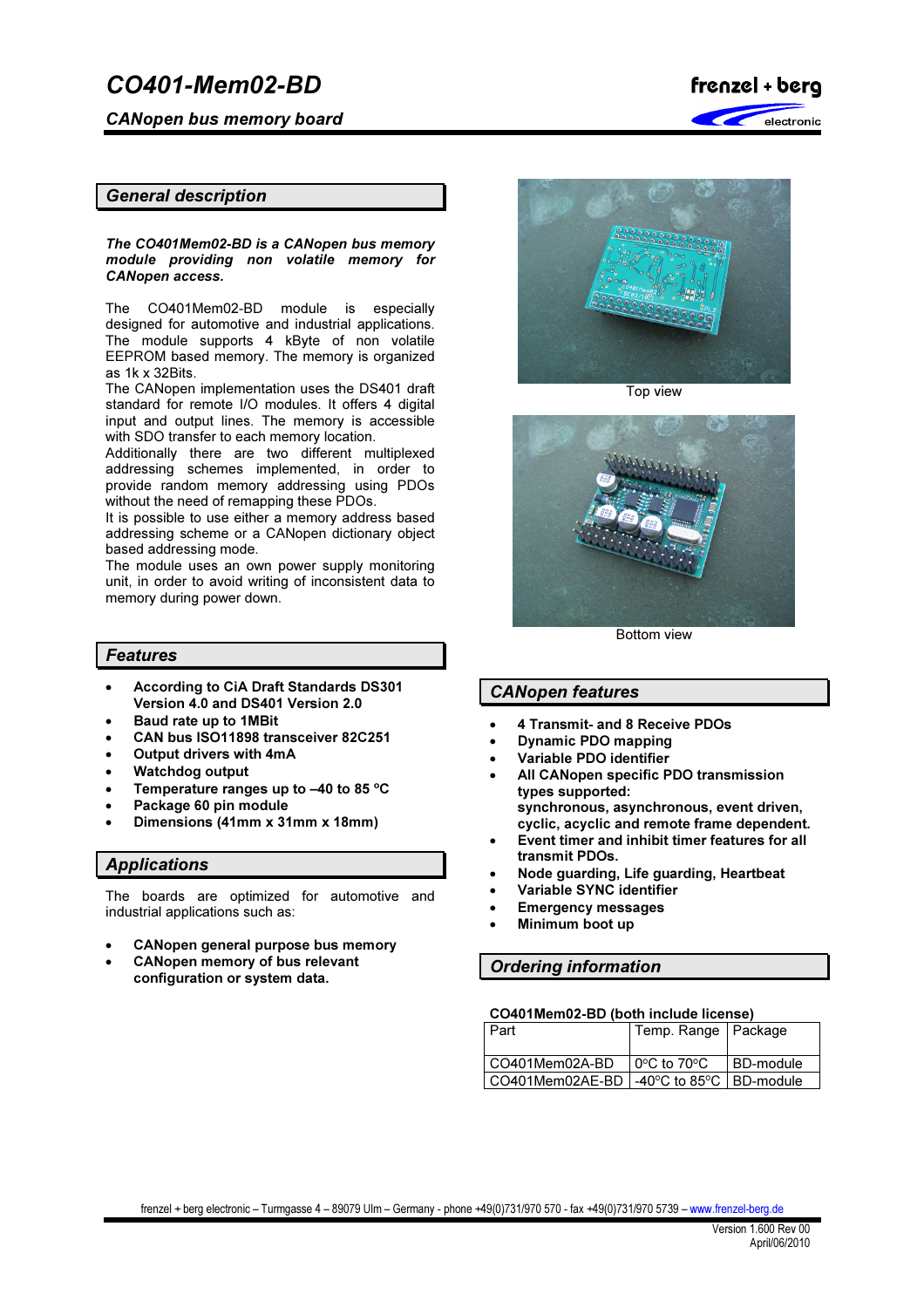CANopen bus memory board



# Pin assignment

# Pin listing CO401Mem02-BD

|                | PL 1                   |                |    | PL 2                   |                |
|----------------|------------------------|----------------|----|------------------------|----------------|
| 1              | О                      | 2              | 1  | lO                     |                |
|                | O<br>Ο                 | 4              | 3  | $\bullet$<br>О         | 4              |
| 3<br>5<br>7    | O<br>$\bullet$         | 6              | 5  | O<br>O                 | 6              |
|                | O<br>$\bullet$         | 8              | 7  | O<br>$\bullet$         | 8              |
| $\overline{a}$ | Ο<br>$\bullet$         | 10             | 9  | O<br>$\bullet$         | 10             |
| 11             | O<br>$\bullet$         | 12             | 11 | $\bullet$<br>$\bullet$ | 12             |
| 13             | $\bullet$<br>$\bullet$ | 14             | 13 | O<br>$\bullet$         | 14             |
| 15             | o o                    | 16             | 15 | $\bullet$<br>$\bullet$ | 16             |
| 17             | o o                    | 18             | 17 | $\bullet$<br>$\bullet$ | 18             |
| 19             | ၀ ၀                    | 20             | 19 | ၀ ၀                    | 20             |
| 21             | $\circ$ $\circ$        | 22             | 21 | 0 Ol                   | 22             |
| 23             | $\bullet$              | 2 <sub>1</sub> | 23 | 0 O                    | 2 <sub>1</sub> |
| 25             | 0 O                    | 26             | 25 | O<br>$\bullet$         | 26             |
| 27             | $\bullet$<br>O         | 28             | 27 | $\bullet$<br>$\bullet$ | 28             |
| 29             | $\bullet$<br>ο         | 30             | 29 | o o                    | 30             |
|                |                        |                |    |                        |                |

Top view

| PL <sub>1</sub> |                                  |                           |
|-----------------|----------------------------------|---------------------------|
| Pin No.         | <b>Pin Name</b>                  | <b>Function</b>           |
|                 | <b>GND</b>                       | Ground                    |
| $\overline{2}$  | LED                              | 4 mA limited output       |
|                 |                                  | (anode) for a status LED  |
| 3               | <b>WD</b>                        | Watch dog out             |
| 10              | <b>STXD</b>                      | Serial Interface TxD      |
| 11              | SRXD                             | Serial Interface RxD      |
| 16 to 19        | <b>IN3 INO</b>                   | Digital input pins        |
| 4 to 7          | 104.107                          | input/output pins         |
| 23 to 25        | <b>BD2BD0</b>                    | Baud rate selection input |
| 27 to 29        | CF <sub>2</sub> .CF <sub>0</sub> | Configuration bits 0 to 2 |
|                 |                                  | for I/O setting           |
| 30              | VCC                              | Power supply              |

| PL <sub>2</sub> |                                      |                            |
|-----------------|--------------------------------------|----------------------------|
|                 | Pin No.   Pin Name                   | <b>Function</b>            |
|                 | VCC                                  | Power supply               |
| 2               | CANH                                 | CAN high line              |
| $\overline{3}$  | CANL                                 | CAN low line               |
| $\overline{5}$  | RES#                                 | Reset                      |
|                 | 18 to 21   OUT11<br>OUT <sub>0</sub> | output pins                |
| 22 to 28        | $ID6$ $ID0$                          | Identifier selection input |
| 29              | BOOT#                                | Firmware Update            |
| 30              | <b>GND</b>                           | Ground                     |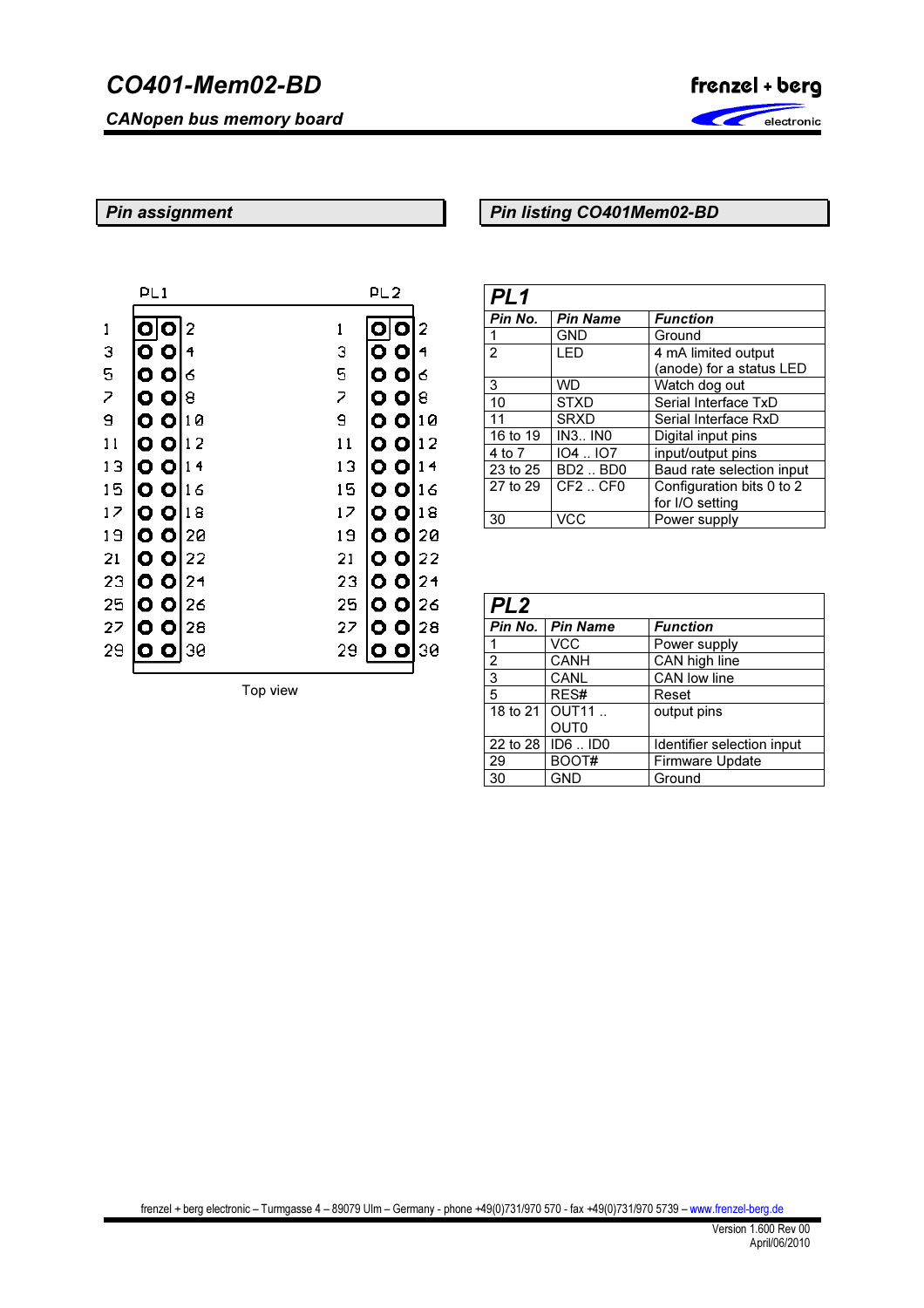

# Handling the device

### Preventing latch up

The CO401MEM02 is a CMOS device and may suffer latch up under the following conditions:

- 1) A voltage higher than VCC or lower than VSS is applied to any pin.
- 2) Absolute maximum ratings are exceeded

#### Handling unused input Pins

The CO401MEM02 provides internal pull up devices, so unused pins may be left unconnected.

#### Power Supply Pins

Make sure that all ground and power supply pins are connected to the same potential. Do not leave any ground or power pins open. Connect at least two ceramic capacitors of 100nF and a tantalum capacitor of 1µF between VCC and VSS as close as possible to the device.

#### Power Supply for A/D converter

The power supply for the A/D converter must not be turned on before the power supply VCC. If the A/D converter is not used, connect the pins as

follows: AVCC = AVREF = VCC, AVSS = VSS.

#### Pull up/down resistors

The CO401MEM02 provides internal pull up resistors.

#### Input / output pins

All input and output pins for digital signals are active low, for default configuration. This means for input pins, that inverted pin level is mapped to PDO. For output pins the inverted byte value from received PDO is written to the output pins.

# Pin description

#### BOOT#: Firmware Update

A low level during reset at this pin activates the firmware update mode. In this case the pins STXD and SRXD will be used for an asynchronous communication.

| <b>Pin Name</b> | Pin No. | Normal<br>operation | <b>Firmware</b><br>update |
|-----------------|---------|---------------------|---------------------------|
| BOOT#           |         | hiah                | low                       |

The pins TXD and RXD work with 5V TTL-level. So if you need a connection to a PC COM-Port, you have to add a RS232 driver circuit like it is shown by the followed figure.



#### CF0 .. CF2: Configuration input pins

Set device configuration to preferred operation mode using CF0 to CF2. The configuration input pins are active low and provide internal pull up resistors.

Refer to chapter 'Device Configuration' for details and functionality.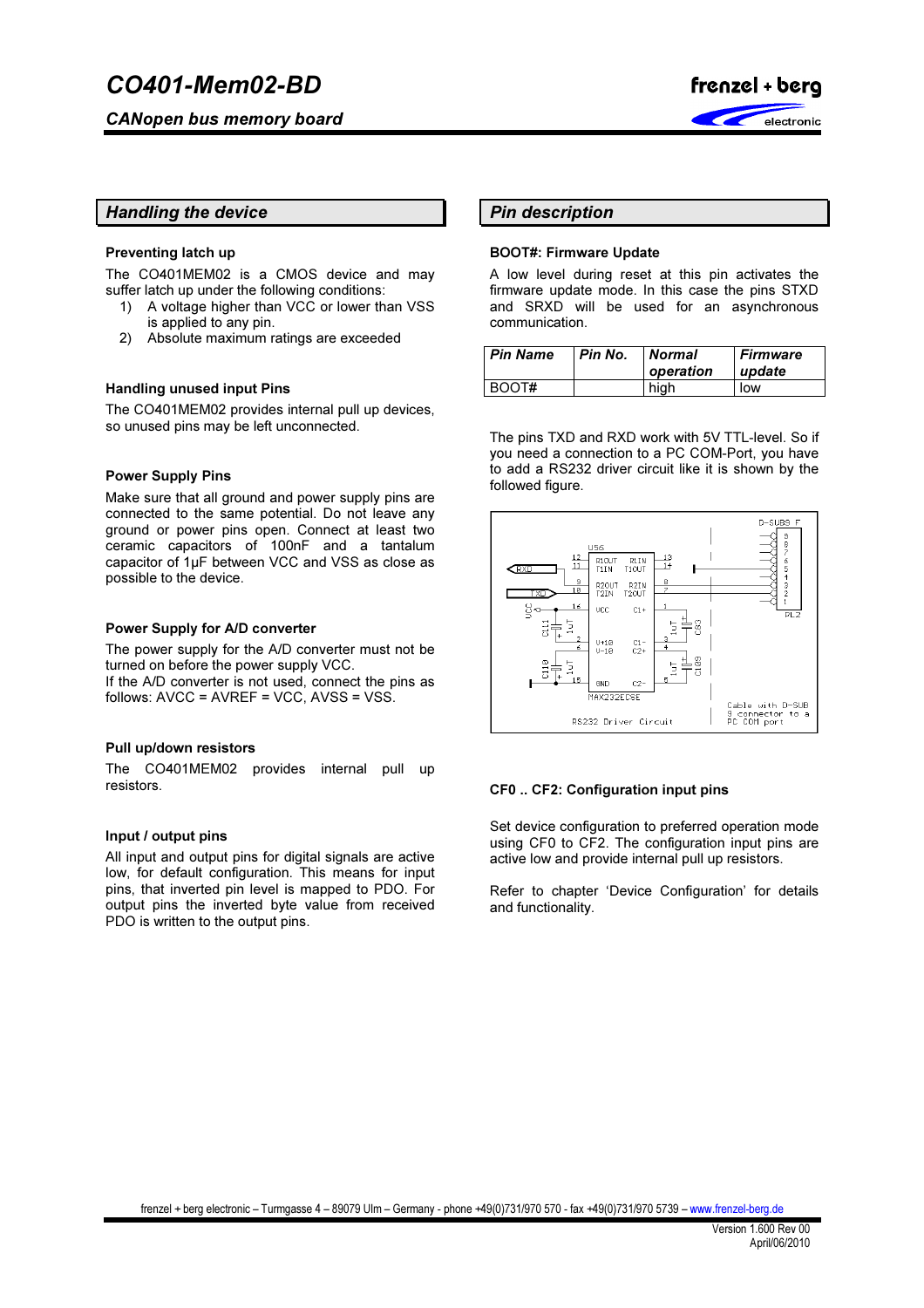

#### ID0 .. ID6, BD0 .. BD2: Identifier and baud rate input pins

The identifier and baud rate configuration input pins are active low and provide internal pull up resistors.

Refer to chapter 'Device Configuration' for details and functionality.

#### CANH, CANL (CANTX, CANRX) CAN Interface

The CAN Bus with its associated protocol allows communication between a number of stations which are connected to this bus with high efficiency (transfer speed's up to 1 Mbit).

The on board CAN transceiver (82C251) can be used or not, depending on the setting of Jumper J1, J2, J3, J4.

#### Without using the CAN transceiver:

In case without using the on board CAN transceiver, a user specific (optoisolated) CAN driver circuit may be realized on the application board. Therefore the Jumpers J3 and J4 have to be set, the jumpers J1 and J2 must be removed.

In this condition the CANH pin is connected to signal TX and CANL to RX (TTL level).

#### With using the CAN transceiver:



By using the on board CAN transceiver it is possible to connect the board directly to a two wire CAN bus associated to ISO11898. Therefore the Jumpers J1 and J2 have to be closed, jumpers J3 and J4 must be open..

#### RES#: Bidirectional Reset pin

The on board reset chip does the power up reset. It pulls the RES# line low. So it is possible to reset external components during power up using this signal.

The reset pin may also be used as reset input. For a correct device reset by external components, provide a low level longer than 50ms to the input RES#.

Note: Do never drive a high level to the RES# pin. This may cause permanent damage to the device. Use a push button or an open drain driver for this condition.

Note: Do not connect more than one RES# pins of different modules together. The bidirectional reset pins influence each other and might cause system hang up.

#### WD: Watch dog output pin

The watchdog output pin toggles during normal operation. The pin is implemented as high side open drain output signal.



#### LED: Status LED output pin

The LED output pin outputs the state of the CANopen RUN-LED according to draft standard DS303-3. The pin is implemented as high side open drain output signal.

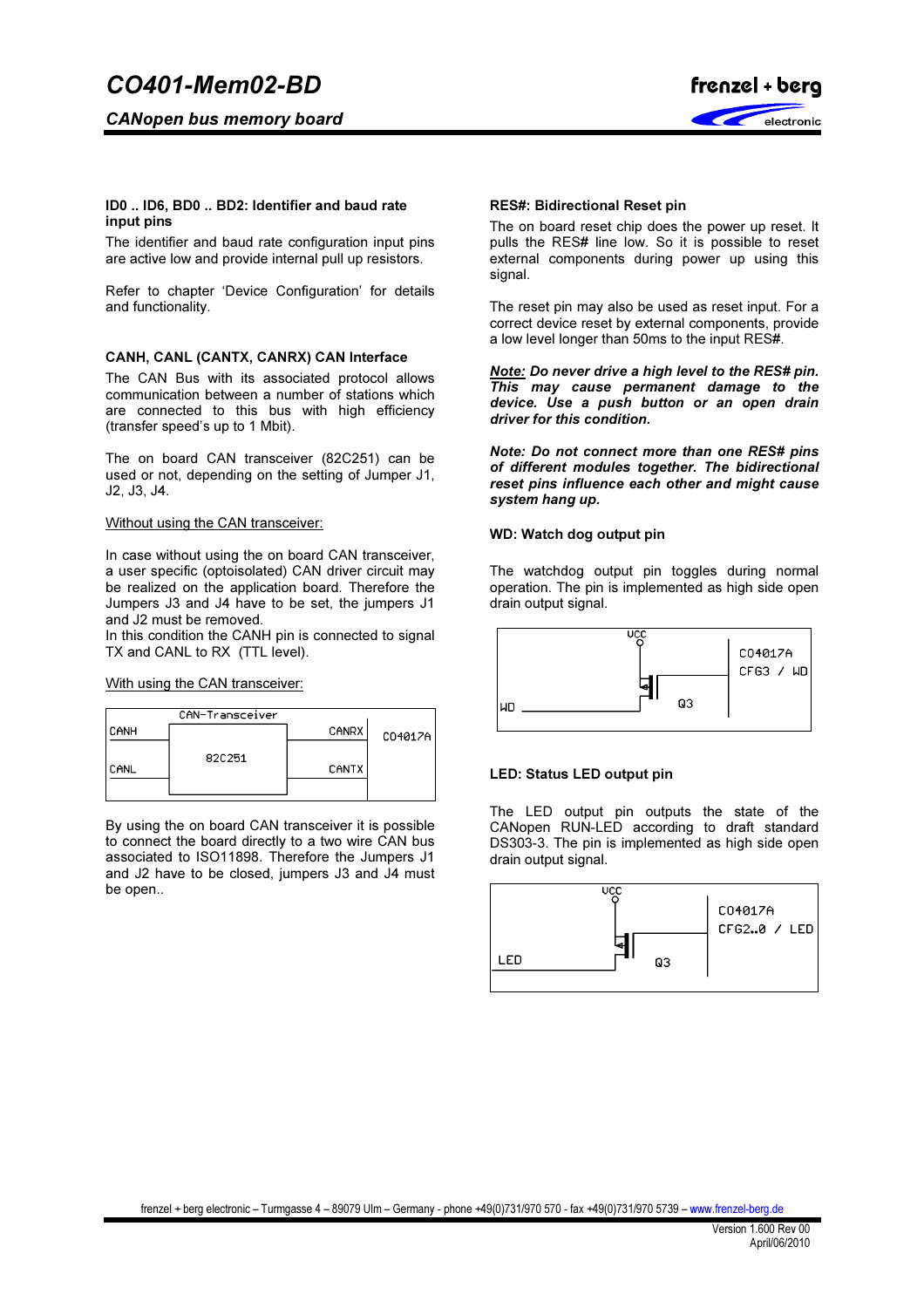CANopen bus memory board



# Device configuration

The following sections describe the device configuration with meaning:<br>1: ViH logic high lev

- logic high level
- 0: ViL logic low level

### CAN Identifier

The CAN Identifier will be set with Pins ID0 to ID6. This configuration pins use internal inverter. The ID is set as follows:

| ID6 | ID5 | ID <sub>4</sub> |   | $ID3$ $ID2$ | -ID1 | ID0 | <b>CAN-Identifier</b> |
|-----|-----|-----------------|---|-------------|------|-----|-----------------------|
|     |     |                 |   |             | 1    | 1   | Programmable ID       |
|     |     |                 |   |             | 1    | O   | $1 = 0x01$            |
|     |     |                 |   |             | 0    | 1   | $2 = 0x02$            |
|     |     |                 |   |             | 0    | 0   | $3 = 0 \times 03$     |
|     |     |                 |   | n           | 1    | 1   | $4 = 0 \times 04$     |
|     |     |                 |   |             |      |     |                       |
|     | 0   |                 | 0 |             | Ω    | O   | $63 = 0x3F$           |
|     |     |                 |   |             | 1    |     | $64 = 0x40$           |
| O   |     |                 |   |             |      | n   | $65 = 0x41$           |
|     |     |                 |   |             |      |     | .                     |
| O   | O   | O               | n | 0           |      | Ω   | $125 = 0x7C$          |
| ი   | O   |                 | ი | n           | 0    | 1   | $126 = 0x7E$          |
|     |     |                 | O |             | O    |     | $127 = 0x7F$          |
|     |     |                 |   |             |      |     |                       |

All Identifiers from 1 to 127 are valid settings. Identifier 0 is used to load the ID from object 2100.

#### Baud rate

The baud rate configuration will be done with configuration inputs BD0 to BD2

|   |   |   |     |                             | BD2 BD1 BD0   CAN-Baud Rate / Bus length |
|---|---|---|-----|-----------------------------|------------------------------------------|
|   |   |   |     | Mbit/sec $25 \text{ m}$ *1) |                                          |
|   | 1 |   |     | 800 kbit/sec 50 m *1)       |                                          |
|   | 0 |   | 500 |                             | kbit/sec $100 \text{ m}$ *2)             |
|   | 0 | O | 250 | kbit/sec                    | $250 \text{ m}$ *2)                      |
| 0 | 1 |   | 125 | kbit/sec                    | 500 m *3)                                |
| 0 | 1 |   | 50  | kbit/sec                    | 1000 m *3)                               |
| ი | ŋ |   | 20  | kbit/sec                    | 2500 m *3)                               |
| n | n |   | 10  | kbit/sec                    | 5000 m *3)                               |

- \*1) Calculation without optoisolators. For optoisolators bus length is reduced for about 4m per 10ns propagation delay of employed optoisolator type
- \*2) Calculation with 40ns optoisolator propagation delay
- \*3) Calculation with 100ns optoisolator propagation delay

The calculation of the bus length is based on a line propagation delay of 5ns/m.

## I/O Configuration

Configuration bits CFG0 to CFG3 select the I/O configuration of the CO401MEM02 chip.

|                | <b>CFG</b>     |   |      | I/O Configuration                   |
|----------------|----------------|---|------|-------------------------------------|
|                | Pins           |   | Mode | Description                         |
| l 3            | $\overline{2}$ | n |      |                                     |
|                |                |   |      | Memory address based                |
|                |                |   |      | multiplexed addressing mode for     |
|                |                |   |      | memory data.                        |
| <b>X</b> 1 1 0 |                |   |      | CANopen dictionary object based     |
|                |                |   |      | addressing mode for memory          |
|                |                |   |      | data.                               |
|                |                |   |      | NOTE:                               |
|                |                |   |      | This operation mode is not fully    |
|                |                |   |      | tested and reserved for future use. |

#### CFG0 to CFG2: Configuration input pins / LED output pins

Set device configuration to preferred operation mode using CFG0 to CFG2. The CO401MEM02 provides internal pull up devices, so it is recommended to leave unused configuration inputs unconnected.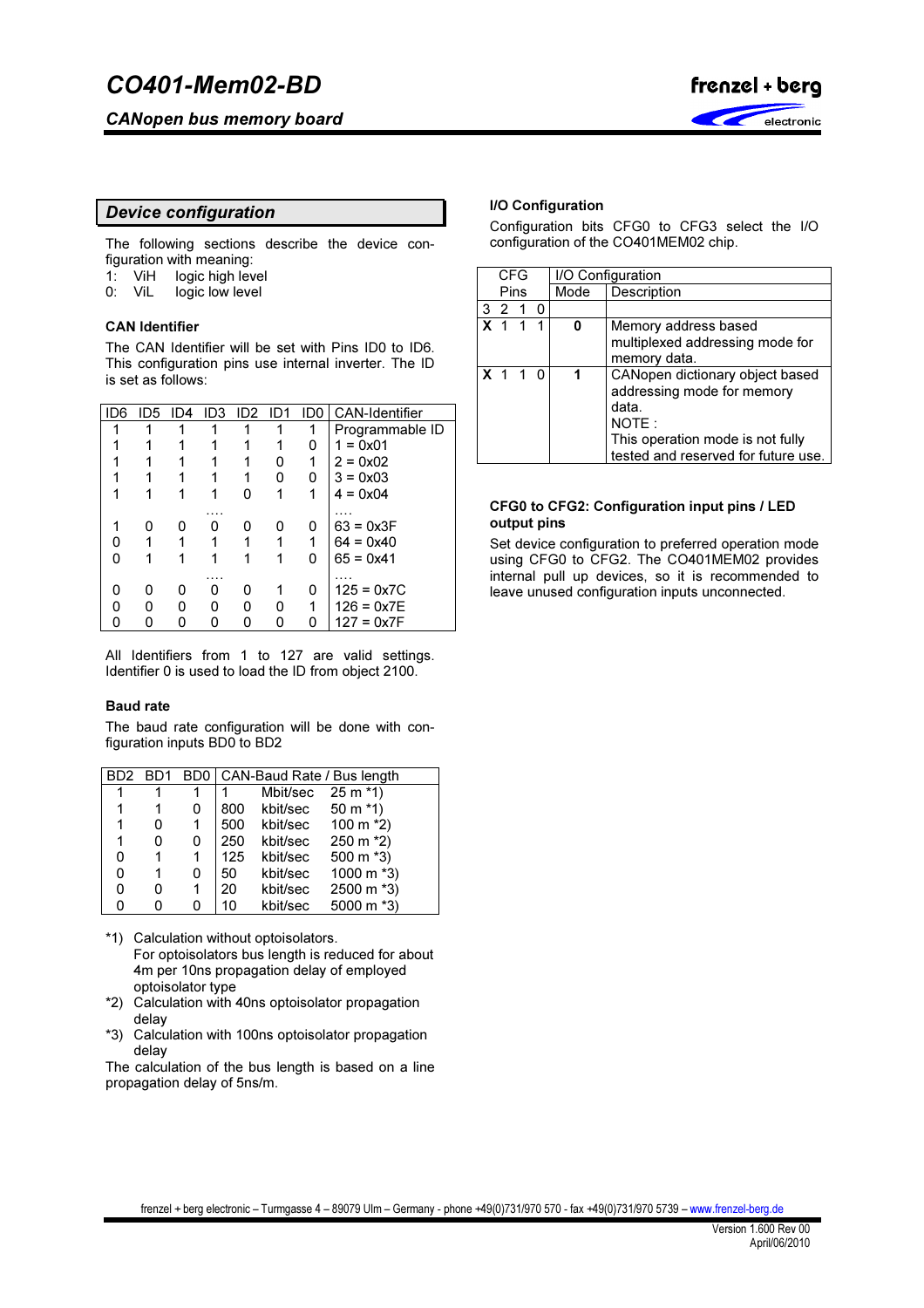CANopen bus memory board



# Object Dictionary

The CO401MEM02 Single Chip CANopen Controller implements a complex object dictionary for CANopen I/O devices.

For detailed information about CANopen objects see additional brochure "Introduction to CANopen"

#### DS301: global Objects

| Index Sub-        |                          | Name                           | Acc.           |
|-------------------|--------------------------|--------------------------------|----------------|
|                   | Index                    |                                |                |
| 0005              |                          | Dummy 8                        | <b>WO</b>      |
| 0006              | $\overline{a}$           | Dummy 16                       | <b>WO</b>      |
| 0007              | $\overline{a}$           | Dummy 32                       | <b>WO</b>      |
| 1000              |                          | Device Type                    | ro             |
| 1001              | -                        | <b>Error Register</b>          | ro             |
| 1002              | ÷                        | Manufacturer Status Register   | ro             |
| 1005              | $\overline{a}$           | COB-ID Sync                    | rw             |
|                   |                          | Identifier Sync Object         |                |
| 1008              | $\overline{\phantom{a}}$ | Device Name *2)                | ro             |
| 1009              | $\overline{\phantom{0}}$ | Hardware Version *2)           | ro             |
| 100A              |                          | Software Version *2)           | ro             |
| 100B              |                          | Node Id *5)                    |                |
| 100C              | $\overline{\phantom{0}}$ | <b>Guard Time</b>              | rw             |
| 100D              | $\overline{a}$           | Life Time Factor               | rw             |
| 100E              | $\overline{a}$           | COB-ID Guard *5)               | $\overline{a}$ |
| 1014              | -                        | COB ID Emergency               | rw             |
| 1015              | $\overline{a}$           | Inhibit Time Emergency         | rw             |
| 1017              | $\overline{a}$           | <b>Producer Heartbeat Time</b> | rw             |
| 1018              | 0                        | <b>Identity Object</b>         | ro             |
|                   | $\overline{1}$           | Vendor ID                      | ro             |
|                   | $\overline{2}$           | <b>Product Code</b>            | ro             |
|                   | $\overline{3}$           | <b>Revision Number</b>         | ro             |
|                   | 4                        | <b>Serial Number</b>           | ro             |
| 1029              | $\overline{0}$           | <b>Error Behavior</b>          | ro             |
|                   | $\overline{1}$           | In case of bus errors          | rw             |
|                   | $\overline{2}$           | In case of output errors       | rw             |
| 2000              | -                        | Device Manufacturer *3)        | ro             |
| 2101              |                          | <b>System Configuration</b>    | ro             |
| 2102              | -                        | Remapping Enabled Info         | ro             |
| 2103              | $\overline{\phantom{a}}$ | <b>Enable Guarding Warning</b> | rw             |
| 2105              | $\overline{a}$           | <b>Internal Error Code</b>     | ro             |
| 2110              | 0                        | Test Object 01                 | ro             |
| $\overline{2110}$ | $\mathbf{1}$             | Test Object 01.1               | rw             |
| 2180              |                          | <b>CAN Restart Time</b>        | rw             |

For the Object tables all values are shown in hexadecimal way.

For access type the following settings are valid ro read only

- wo write only
- rw read and write access enabled

Notes:

- \*1) This object cannot be written to in operational device state. Only use this command in preoperational device state, otherwise the CO401MEM02 will answer
- requests with SDO abort telegrams. \*2) This objects show the chip type and version as visable strings.
- \*3) This Objects shows "Frenzel + Berg" as visible string data type.
- \*4) The New Node Id object gives the possibility to set a Node-Nr independent from the Node-Id Input Bits. With this feature the device may be configured by CAN bus line.
- \*5) This object is not accessible for the application because of standard conforming reasons.
- \*6) This object is implemented to give the user the possibility to add application related info to the dictionary. This object may be saved to non volatile memory using the "Store Parameters" command.

Note: All "Visible String" data type objects are restricted to a maximum of 20 characters.

The data type entries Index 0005 to 0007 are implemented for compatibility reasons. They may be mapped to PDOs in order to define the appropriate space in the PDO.

For the read only objects following data is set:

| Index | Sub. | Name                   | Value in Hex.      |
|-------|------|------------------------|--------------------|
| 1000  |      | Device Type            | 0083 0191 h        |
| 1018  | 0    | <b>Identity Object</b> | 04h                |
|       |      | Vendor ID              | 0000 0058 h        |
|       | 2    | <b>Product Code</b>    | 0140 1FFC h        |
|       | 3    | <b>Revision Number</b> | $0.0x$ FFFFFFFFF   |
|       | 4    | Serial Number          | Ω                  |
| 2101  |      | System                 | Set according to   |
|       |      | Configuration          | the setting of the |
|       |      |                        | configuration      |
|       |      |                        | input bits.        |
|       |      |                        |                    |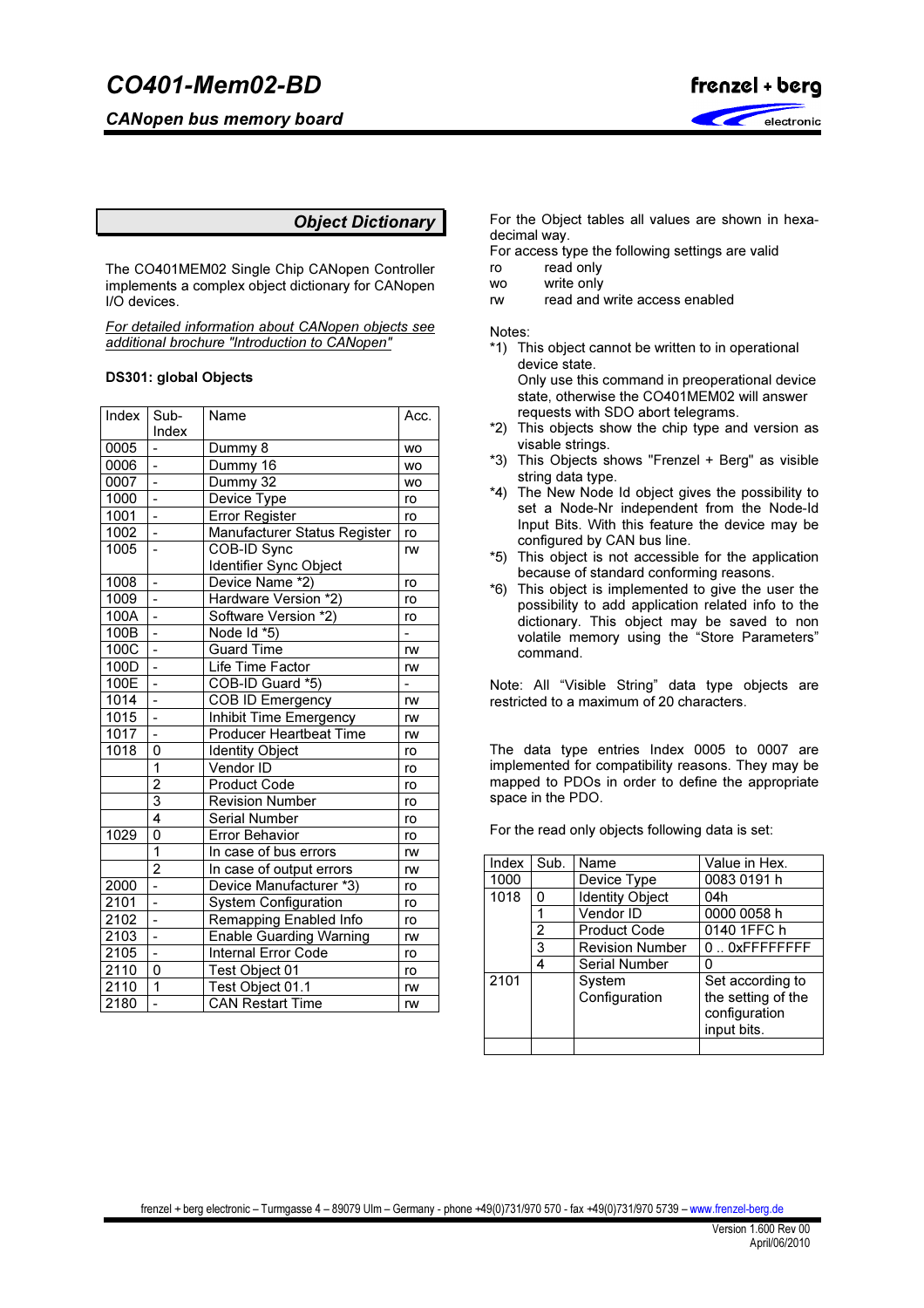CANopen bus memory board



#### DS301: PDO Parameter Objects

Description of PDO Parameter objects: These Objects enable dynamic PDO mapping, variable identifier distribution for PDOs and setting of the transmission mode, inhibit and event times. For the CO401MEM02 setting of all parameters may be done in the device state "operational" as well as in "preoperational" state.

| Index | Sub-           | Name                                          | Acc.      |
|-------|----------------|-----------------------------------------------|-----------|
|       | Index          |                                               |           |
| 1400  | 0              | Receive PDO1                                  | ro        |
|       |                | <b>Communication Parameter</b>                |           |
|       | 1              | COB-ID                                        | rw        |
|       | $\overline{2}$ | Transmission Type                             | rw        |
|       | 3              | Inhibit Time                                  | rw        |
|       | 4              | Reserved                                      | rw        |
|       | $\overline{5}$ | <b>Event Time</b>                             | rw        |
| 1401  |                | Receive PDO <sub>2</sub> to RPDO <sub>8</sub> | rw        |
|       |                | <b>Communication Parameter</b>                |           |
| 1407  |                | same as 1400.00  1400.05                      |           |
| 1600  | 0              | Receive PDO1:                                 | rw        |
|       |                | Parameter mapping                             |           |
|       | 1.<br>to n     | <b>Mapped Object</b>                          | rw        |
|       |                | (max. 8 objects mappable)                     |           |
| 1601  |                | Receive PDO2 to RPDO8                         | rw        |
|       |                | Parameter mapping                             |           |
| 1607  |                | Same as 1600                                  |           |
| 1800  | $\Omega$       | Transmit PDO1                                 | ro        |
|       |                | <b>Communication Parameter</b>                |           |
|       | 1              | COB-ID                                        | rw        |
|       | $\overline{2}$ | <b>Transmission Type</b>                      | rw        |
|       | 3              | <b>Inhibit Time</b>                           | rw        |
|       | 4              | Reserved                                      | <b>rw</b> |
|       | 5              | <b>Event Time</b>                             | <b>rw</b> |
| 1801  |                | Transmit PDO2 to TPDO4                        | rw        |
|       |                | <b>Communication Parameter</b>                |           |
| 1803  |                | same as 1800.00  1800.05                      |           |
| 1A00  | $\mathbf 0$    | <b>Transmit PDO1</b>                          | rw        |
|       |                | Parameter mapping                             |           |
|       | 1<br>to n      | <b>Mapped Object</b>                          | rw        |
|       |                | (max. 8 objects mappable)                     |           |
| 1A01  |                | Transmit PDO2 to TPDO4                        | rw        |
|       |                | Parameter mapping                             |           |
| 1A03  |                | Same as 1A00                                  |           |

#### Note:

The CO401MEM02 supports 8 receive and 4 transmit PDOs. All Objects for higher PDO numbers are not implemented.

Note:

For detailed information about CANopen objects see additional brochure "Introduction to CANopen"

## DS401: Digital Input Objects

| Index | Sub-<br>Index | Name                        | Acc. |
|-------|---------------|-----------------------------|------|
| 6000  | $0$ to n      | Read digital input 8 bit    | ro   |
| 6005  |               | Global interrupt enable     | rw   |
| 6006  | $0$ to n      | Interrupt mask: any change  | rw   |
| 6007  | $0$ to n      | Interrupt mask rising edge  | rw   |
| 6008  | $0$ to n      | Interrupt mask falling edge | rw   |

#### DS401: Digital Output Objects

| $Index$ $Sub-$ | Index  | Name                      | Acc. |
|----------------|--------|---------------------------|------|
| 6200           | 0 to n | Write Output 8 Bit        | rw   |
| 6206           | 0 to n | <b>Error Mode Output</b>  | rw   |
| 6207           | 0 to n | <b>Error State Output</b> | rw   |

#### Memory Block Objects

These objects are implemented in order to access the modules non volatile data memory. Each memory location may be accessed through the direct memory block data objects 0x400x using SDO transfer.

For PDO based memory access 4 channels using several objects are implemented.

| Index        | $Sub -$<br>Index | Name                            | Acc.      |
|--------------|------------------|---------------------------------|-----------|
| 4000<br>4007 | 0 to n           | Memory Block Data 32 Bit        | rw        |
| 5000         | $0$ to 4         | <b>Memory Write Address</b>     | <b>WO</b> |
| 5003         | $0$ to 4         | Memory Write Data 32 Bit        | <b>WO</b> |
| 5008         | $0$ to 4         | <b>Memory Write Address ACK</b> | ro        |
| 500B         | 0 to 4           | Memory Write Data 32 Bit<br>ACK | ro        |
| 5010         | $0$ to 4         | Memory Read Address CMD         | <b>WO</b> |
| 5018         | $0$ to 4         | <b>Memory Read Address</b>      | ro        |
| 501B         | $0$ to 4         | Memory Read Data 32 Bit         | ro        |
|              |                  |                                 |           |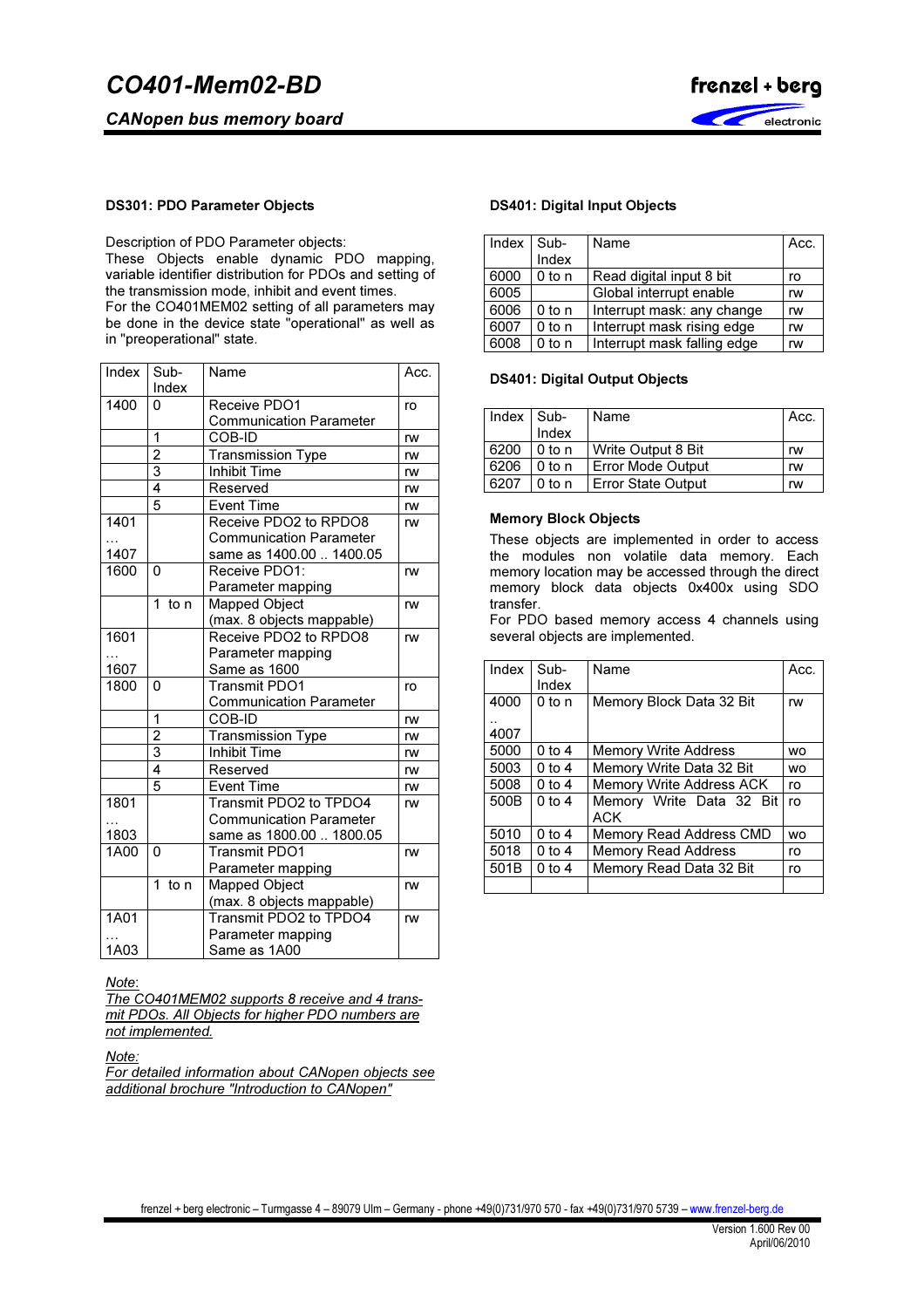CANopen bus memory board



# Description of Object Dictionary

The following list gives a short description of all dictionary entries.

Index 0005

This object is implemented to enable reservation of data space in PDOs by mapping dummy entries.

| Index              | 0005       |
|--------------------|------------|
| Name               | Dummy 8    |
| <b>Description</b> |            |
| Data Type          | Unsigned 8 |
| Access modes       | RO         |
| PDO Mapping        | Yes        |
| Value Range        |            |
| Default Value      | 0          |

# Index 0006

This object is implemented to enable reservation of data space in PDOs by mapping dummy entries.

| Index         | 0006        |
|---------------|-------------|
| Name          | Dummy 16    |
| Description   |             |
| Data Type     | Unsigned 16 |
| Access modes  | RO          |
| PDO Mapping   | Yes         |
| Value Range   |             |
| Default Value | Ω           |

## Index 0007

This object is implemented to enable reservation of data space in PDOs by mapping dummy entries.

| Index              | 0007        |
|--------------------|-------------|
| Name               | Dummy 32    |
| <b>Description</b> |             |
| Data Type          | Unsigned 32 |
| Access modes       | RO.         |
| PDO Mapping        | Yes         |
| Value Range        |             |
| Default Value      | Ω           |

# DS301: Global Objects

## Index 1000 : Device Type

Description of the device type. The Object gives the CiA device profile number and additionally the functionality of the device.

| Index         | 1000h                 |                |
|---------------|-----------------------|----------------|
| Name          | Device Type           |                |
| Description   |                       |                |
| Data Type     | Unsigned 32           |                |
| Access modes  | RO                    |                |
| PDO Mapping   | No                    |                |
| Value Range   |                       |                |
| Default Value | <b>Operation Mode</b> | Value of Index |
|               | Ω                     | 0083 0191 h    |
|               | All other             | Reserved       |
|               |                       |                |
|               |                       |                |
|               |                       |                |
|               |                       |                |
|               |                       |                |

## Index 1001 : Error Register

This object holds an error of the device.

| Index         | 1001h                 |
|---------------|-----------------------|
| Name          | <b>Error Register</b> |
| Description   |                       |
| Data Type     | Unsigned 8            |
| Access modes  | RO                    |
| PDO Mapping   | Yes                   |
| Value Range   |                       |
| Default Value |                       |

The error register has the following structure

| Bit                     | Meaning                                         |
|-------------------------|-------------------------------------------------|
| $\Omega$                | Generic error. This bit is set, if any error is |
|                         | active                                          |
|                         |                                                 |
| $\overline{2}$          |                                                 |
| $\overline{\mathbf{3}}$ |                                                 |
| 4                       | CAN bus or communication error                  |
| 5                       |                                                 |
| 6                       |                                                 |
|                         | Device Error                                    |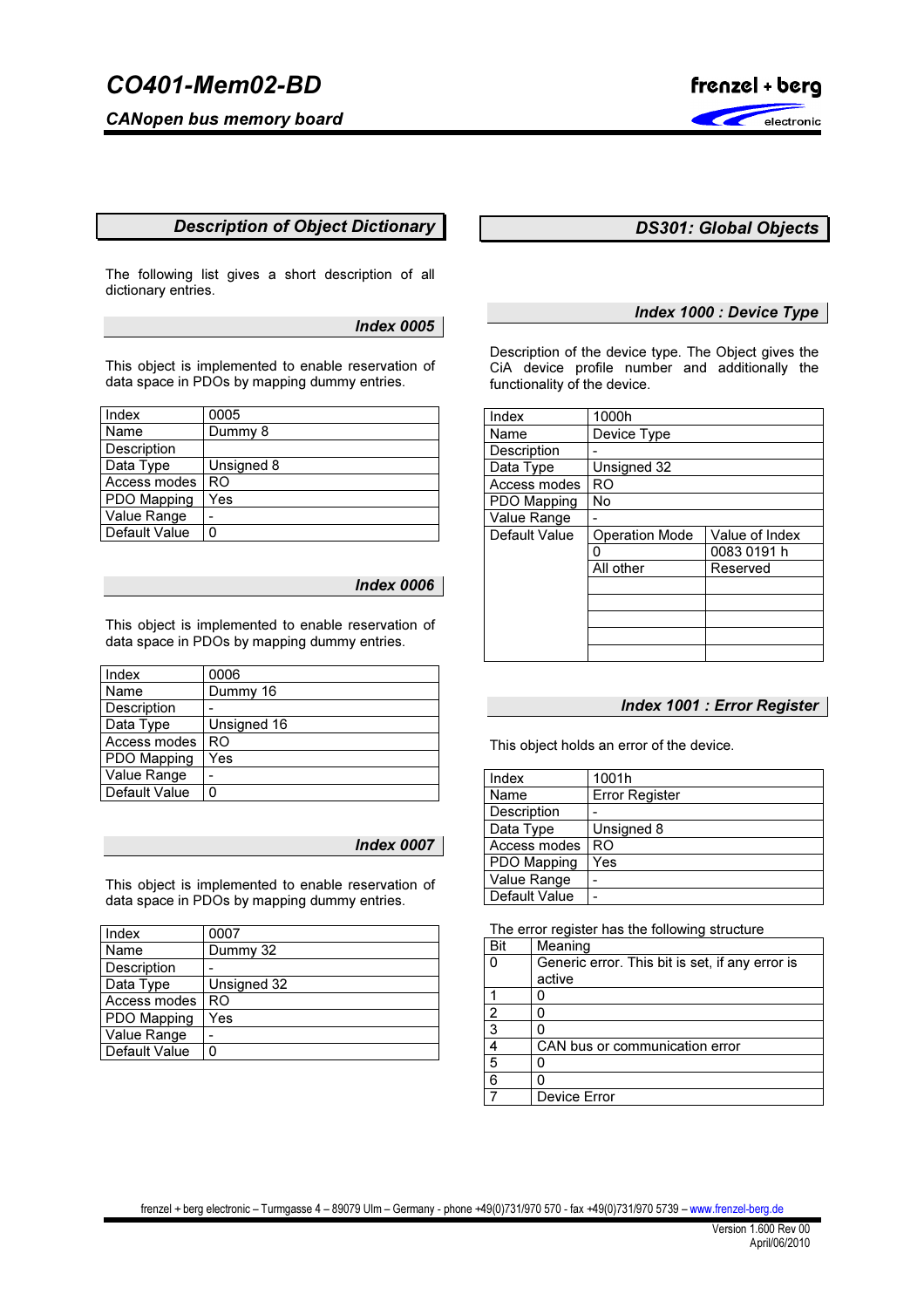CANopen bus memory board



# Index 1002 : Status Register

This object gives additional information for the device

| Index         | 1002h                  |
|---------------|------------------------|
| Name          | <b>Status Register</b> |
| Description   |                        |
| Data Type     | Unsigned 32            |
| Access modes  | RO                     |
| PDO Mapping   | Yes                    |
| Value Range   |                        |
| Default Value | -                      |

# Index 1005 : COB-ID Sync

Identifier of Can Object for the Synchronisation message. The CO401MEM02 may only operate in Sync consumer mode. Generating of Sync messages is not possible. Therefore the Identifier for the Sync message can only be set to the value range 1 . 7FFh.

| Index         | 1005h       |
|---------------|-------------|
| Name          | COB-ID Sync |
| Description   |             |
| Data Type     | Unsigned 32 |
| Access modes  | <b>RW</b>   |
| PDO Mapping   | No          |
| Value Range   | 7FFh        |
| Default Value | 80h         |

### Index 1008 : Device Name

This object shows the name of the device as visible string.

| Index         | 1008h                           |
|---------------|---------------------------------|
| Name          | Device Name                     |
| Description   |                                 |
| Data Type     | <b>Visible String</b>           |
| Access modes  | RO.                             |
| PDO Mapping   | No                              |
| Value Range   | The maximum string length is 20 |
|               | characters                      |
| Default Value | "CO401MEM02"                    |

# Index 1009 : Hardware Version

This object shows the hardware version and firmware version as visible string. The output format is compatible to the format of the chip CO4011A.

| Index         | 1009h                                         |
|---------------|-----------------------------------------------|
| Name          | <b>Hardware Version</b>                       |
| Description   |                                               |
| Data Type     | Visible String                                |
| Access modes  | RO                                            |
| PDO Mapping   | No                                            |
| Value Range   | The maximum string length is 20<br>characters |
| Default Value |                                               |

#### Index 100A : Software Version

This object shows the software version as visible string.

| Index         | 100Ah                           |
|---------------|---------------------------------|
| Name          | Software Version                |
| Description   |                                 |
| Data Type     | <b>Visible String</b>           |
| Access modes  | R <sub>O</sub>                  |
| PDO Mapping   | No                              |
| Value Range   | The maximum string length is 20 |
|               | characters                      |
| Default Value |                                 |
|               |                                 |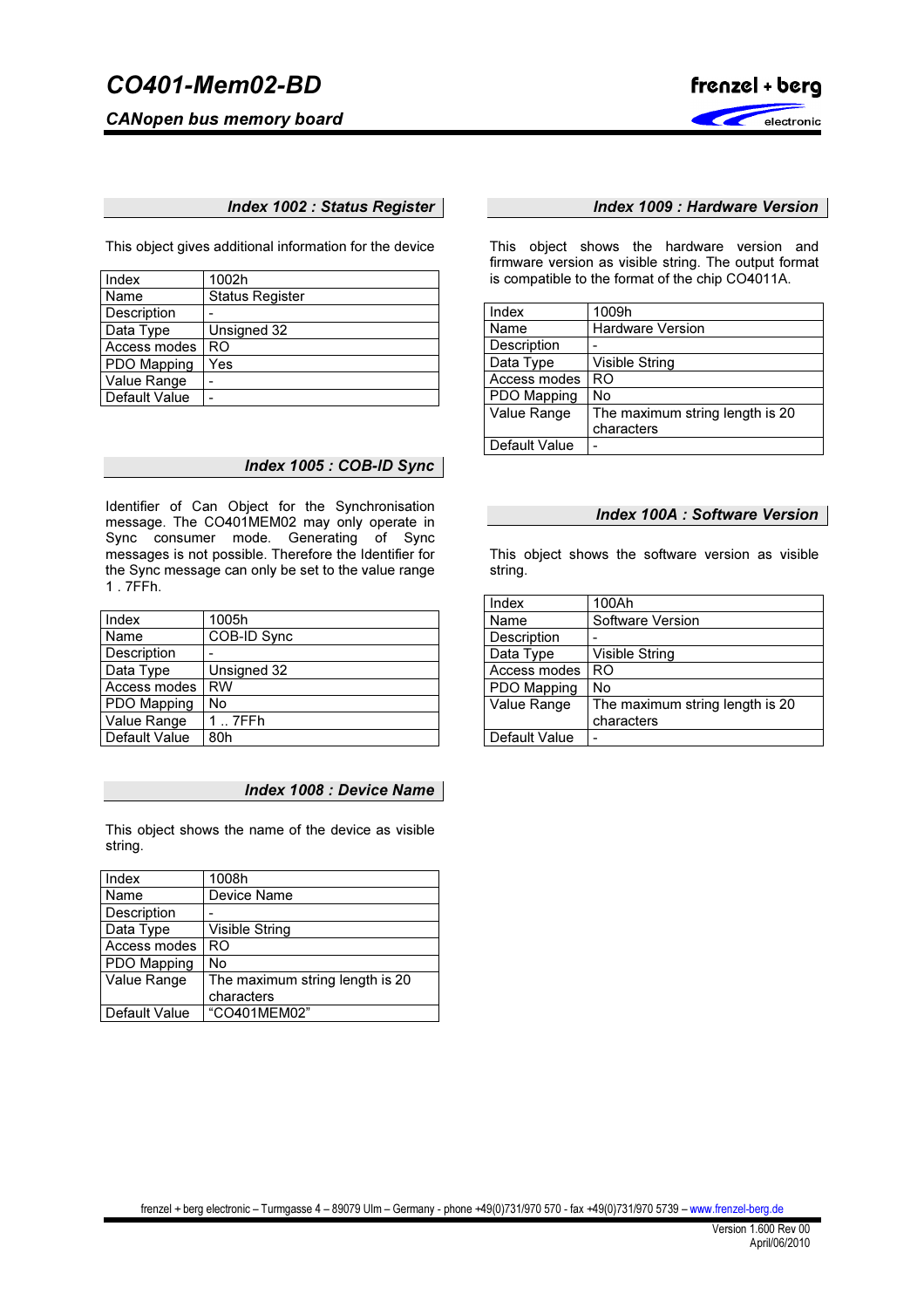CANopen bus memory board



Index 100C : Guard Time

The objects at index 100Ch (Guard Time in milliseconds) and 100Dh (Life Time Factor) are used to implement the life guarding protocol. The Guard Time multiplied with the Life Time Factor gives the Life Time in milliseconds. It is 0 (zero) if not used.

| Index         | 100Ch             |
|---------------|-------------------|
| Name          | <b>Guard Time</b> |
| Description   |                   |
| Data Type     | Unsigned 16       |
| Access modes  | <b>RW</b>         |
| PDO Mapping   | No                |
| Value Range   |                   |
| Default Value | 0                 |

### Index 100D : Life Time Factor

The objects at index 100Ch (Guard Time in milliseconds) and 100Dh (Life Time Factor) are used to implement the life guarding protocol. The Guard Time multiplied with the Life Time Factor gives the Life Time in milliseconds. It is 0 (zero) if not used.

| Index         | 100Dh            |
|---------------|------------------|
| Name          | Life Time Factor |
| Description   |                  |
| Data Type     | Unsigned 8       |
| Access modes  | <b>RW</b>        |
| PDO Mapping   | No               |
| Value Range   |                  |
| Default Value | O                |

## Index 100E : COB-ID Guard

Identifier of Can Object for the Node Guarding protocol. The Object is not represented in the object dictionary because of standard conforming reasons.

| Index         | 100Eh            |
|---------------|------------------|
| Name          | COB-ID Guard     |
| Description   |                  |
| Data Type     | Unsigned 32      |
| Access modes  |                  |
| PDO Mapping   | No               |
| Value Range   |                  |
| Default Value | $700h + Node-ID$ |

# Index 1014 : COB-ID Emergency

Identifier of Can Object for the emergency messages.

| Index         | 1014h                   |
|---------------|-------------------------|
| Name          | <b>COB-ID Emergency</b> |
| Description   |                         |
| Data Type     | Unsigned 32             |
| Access modes  | <b>RW</b>               |
| PDO Mapping   | No                      |
| Value Range   |                         |
| Default Value | 80h + Node-ID           |

## Index 1015 : Inhibit Time Emergency

Inhibit Time for emergency messages. If the Inhibit Time is set to 0, inhibit delay is disabled. The Inhibit Time is a multiple of 100usec, but the CO401MEM02 offers a maximum resolution of 1 millisecond.

| Index         | 1015h                  |
|---------------|------------------------|
| Name          | Inhibit Time Emergency |
| Description   |                        |
| Data Type     | Unsigned 16            |
| Access modes  | <b>RW</b>              |
| PDO Mapping   | No                     |
| Value Range   |                        |
| Default Value | 0                      |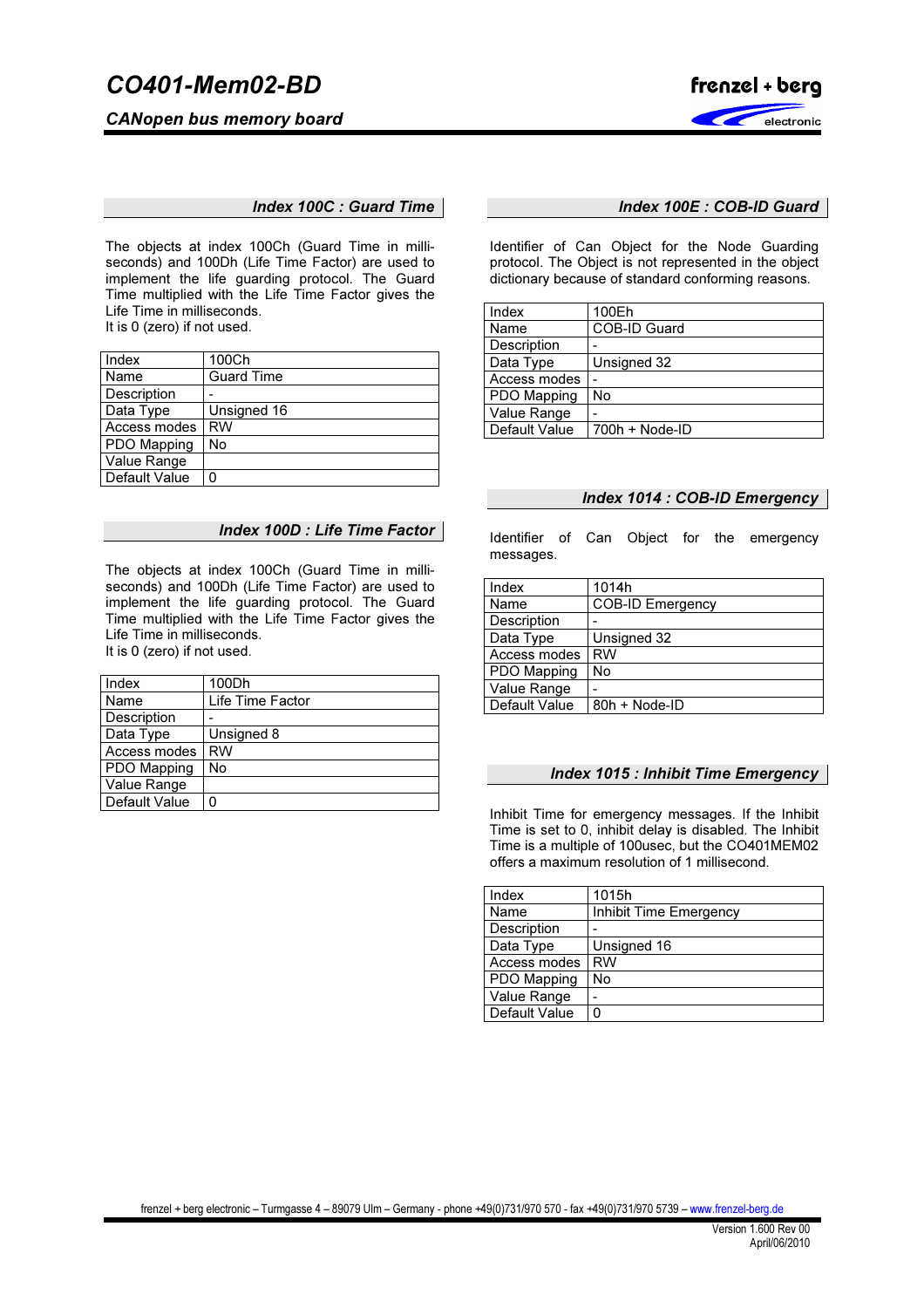CANopen bus memory board



## Index 1017 : Producer Heartbeat Time

The producer heartbeat time defines the cycle time of the heartbeat. The producer heartbeat time is 0 if it is not used. The time has to be a multiple of 1ms.

| Index           | 1017h                          |
|-----------------|--------------------------------|
| Name            | <b>Producer Heartbeat Time</b> |
| Description     |                                |
| Data Type       | Unsigned 16                    |
| Access modes    | <b>RW</b>                      |
| PDO Mapping     | No                             |
| Value Range     |                                |
| l Default Value | 0                              |

Note:

Either Heartbeat or node guarding may be allowed at the same time. Do not use both protocols at the same time.

See additional brochure for further information about heartbeat protocol.

# Index 1018 : Identity Object

The object at index 1018h keeps general information about the device and the manufacturer frenzel + berg elektronik. It cannot be modified.

| Index       | 1018h                  |
|-------------|------------------------|
| Name        | <b>Identity Object</b> |
| Description | -                      |
| Data Type   | Structure              |

| Index         | 1018h Subindex 0           |
|---------------|----------------------------|
| Name          | Largest SubIndex supported |
| Description   |                            |
| Data Type     | Unsigned char              |
| Access modes  | RO                         |
| PDO Mapping   | No                         |
| Value Range   |                            |
| Default Value |                            |

| Index         | 1018h Subindex 1                    |
|---------------|-------------------------------------|
| Name          | Vendor ID                           |
| Description   | Registration Code of frenzel + berg |
|               | electronic at the CiA               |
| Data Type     | Unsigned 32                         |
| Access modes  | RO                                  |
| PDO Mapping   | No                                  |
| Value Range   |                                     |
| Default Value | 58h                                 |

| Index         | 1018h Subindex 2             |
|---------------|------------------------------|
| Name          | <b>Product Code</b>          |
| Description   | Internal Product Code for    |
|               | CO401MEM02 at frenzel + berg |
|               | elektronik                   |
| Data Type     | Unsigned 32                  |
| Access modes  | RO                           |
| PDO Mapping   | No                           |
| Value Range   |                              |
| Default Value | 0140 1FFC h                  |

| Index         | 1018h Subindex 3       |
|---------------|------------------------|
| Name          | <b>Revision Code</b>   |
| Description   |                        |
| Data Type     | Unsigned 32            |
| Access modes  | RO                     |
| PDO Mapping   | No                     |
| Value Range   |                        |
| Default Value | Revision of the device |

| Index         | 1018h Subindex 4     |
|---------------|----------------------|
| Name          | <b>Serial Number</b> |
| Description   |                      |
| Data Type     | Unsigned 32          |
| Access modes  | RO                   |
| PDO Mapping   | No                   |
| Value Range   |                      |
| Default Value | 0                    |
|               |                      |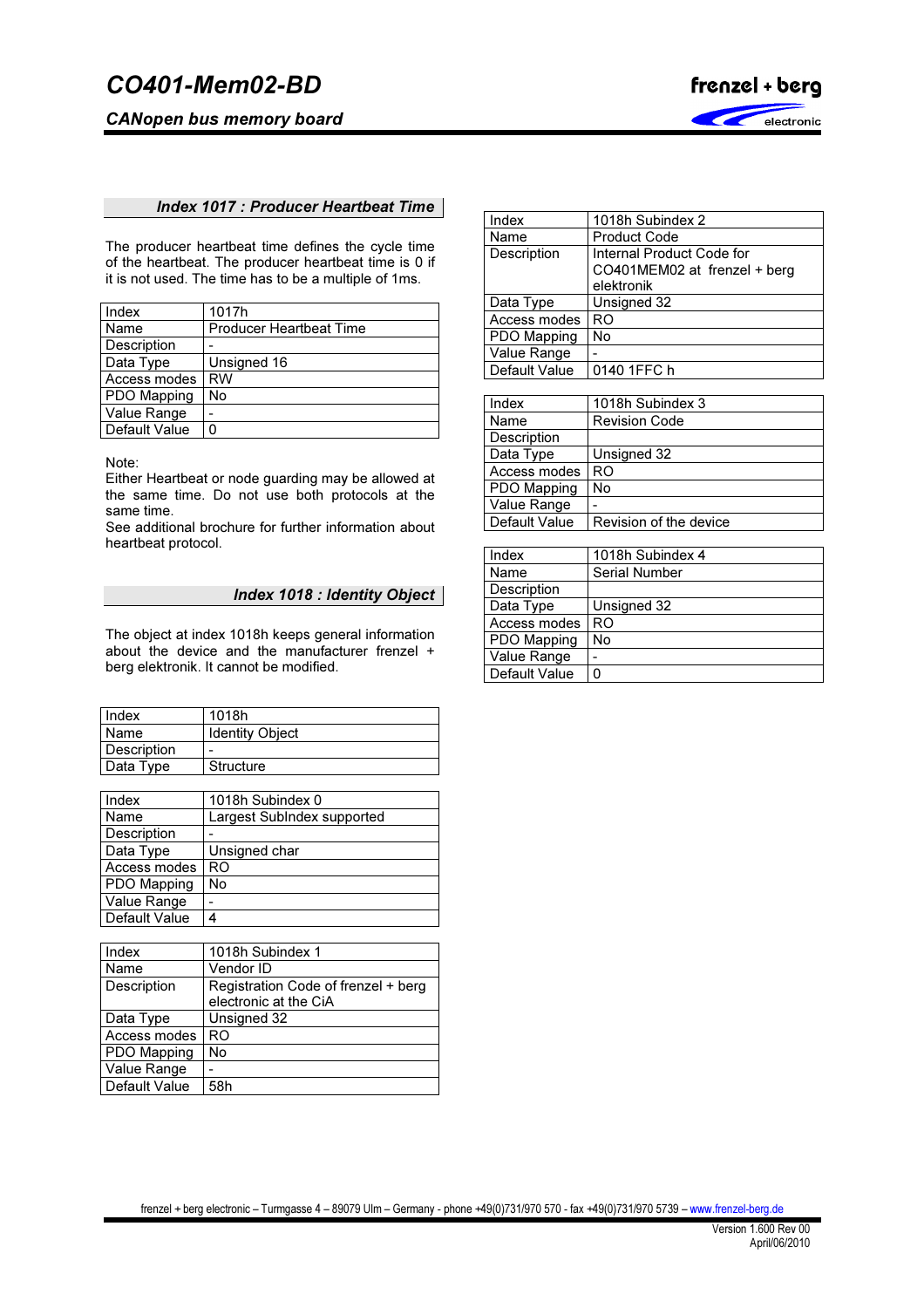CANopen bus memory board



#### Index 1029 : Error Behaviour

With object 1029 the CANopen chip can be configured to enter alternatively the preoperational or the stopped state or remain in the current state in case of a device failure. Device failures shall include the following communication errors:

Bus-off conditions of the CAN interface, Life guarding error, Serious device errors also can be caused by device internal failures.

The value of the Error Classes is as follows:

- 0 = pre-operational
	- (only if current state is operational)
- $1 =$  no state change<br> $2 =$  stopped
- stopped
- 3 .. 127 = reserved

| Index       | 1029h                  |
|-------------|------------------------|
| Name        | Error Behaviour Object |
| Description | -                      |
| Data Type   | Structure              |

| Index         | 1029h Subindex 0           |
|---------------|----------------------------|
| Name          | Largest SubIndex supported |
| Description   |                            |
| Data Type     | Unsigned char              |
| Access modes  | RO                         |
| PDO Mapping   | No                         |
| Value Range   |                            |
| Default Value | 2                          |

| Index         | 1029h Subindex 1            |
|---------------|-----------------------------|
| Name          | <b>Communication Error</b>  |
| Description   | NMT state change in case of |
|               | communication error         |
| Data Type     | Unsigned 8                  |
| Access modes  | <b>RW</b>                   |
| PDO Mapping   | No                          |
| Value Range   |                             |
| Default Value | ነበከ                         |

| Index         | 1029h Subindex 2                |
|---------------|---------------------------------|
| Name          | <b>Application Error</b>        |
| Description   | NMT state change in case of pin |
|               | EMY0# is at low level           |
| Data Type     | Unsigned 8                      |
| Access modes  | <b>RW</b>                       |
| PDO Mapping   | No                              |
| Value Range   |                                 |
| Default Value | 00h                             |

## Index 2000 : Device Manufacturer

This Object shows "Frenzel + Berg" as visible string. If OEMs do not want to give access to this entry, it may be removed from the EDS (electronic data sheet).

| Index         | 2000h                           |
|---------------|---------------------------------|
| Name          | Device Manufacturer             |
| Description   |                                 |
| Data Type     | Visible String                  |
| Access modes  | <b>RO</b>                       |
| PDO Mapping   | No                              |
| Value Range   | The maximum string length is 20 |
|               | characters                      |
| Default Value | "Frenzel + Berg"                |

#### Index 2101 : System Configuration

This Object returns the operation mode of the CO401MEM02. It represents the inverted Setting of the configuration input bits CFG0 to CFG2.

| 2101h                       |
|-----------------------------|
| <b>System Configuration</b> |
|                             |
| Unsigned 32                 |
| R <sub>O</sub>              |
| No                          |
|                             |
| Depends on CFG0 to CFG2     |
|                             |

## Index 2102 : Remapping Enabled Info

This Object informs the user whether the system configuration enables remapping of the PDOs. A value of 0 means that remapping is dsabled, all other values indicate that remapping of the PDOs is enabled.

| Index              | 2102h                  |
|--------------------|------------------------|
| Name               | Remapping Enabled Info |
| <b>Description</b> |                        |
| Data Type          | Unsigned 8             |
| Access modes       | RO                     |
| PDO Mapping        | No                     |
| Value Range        |                        |
| Default Value      |                        |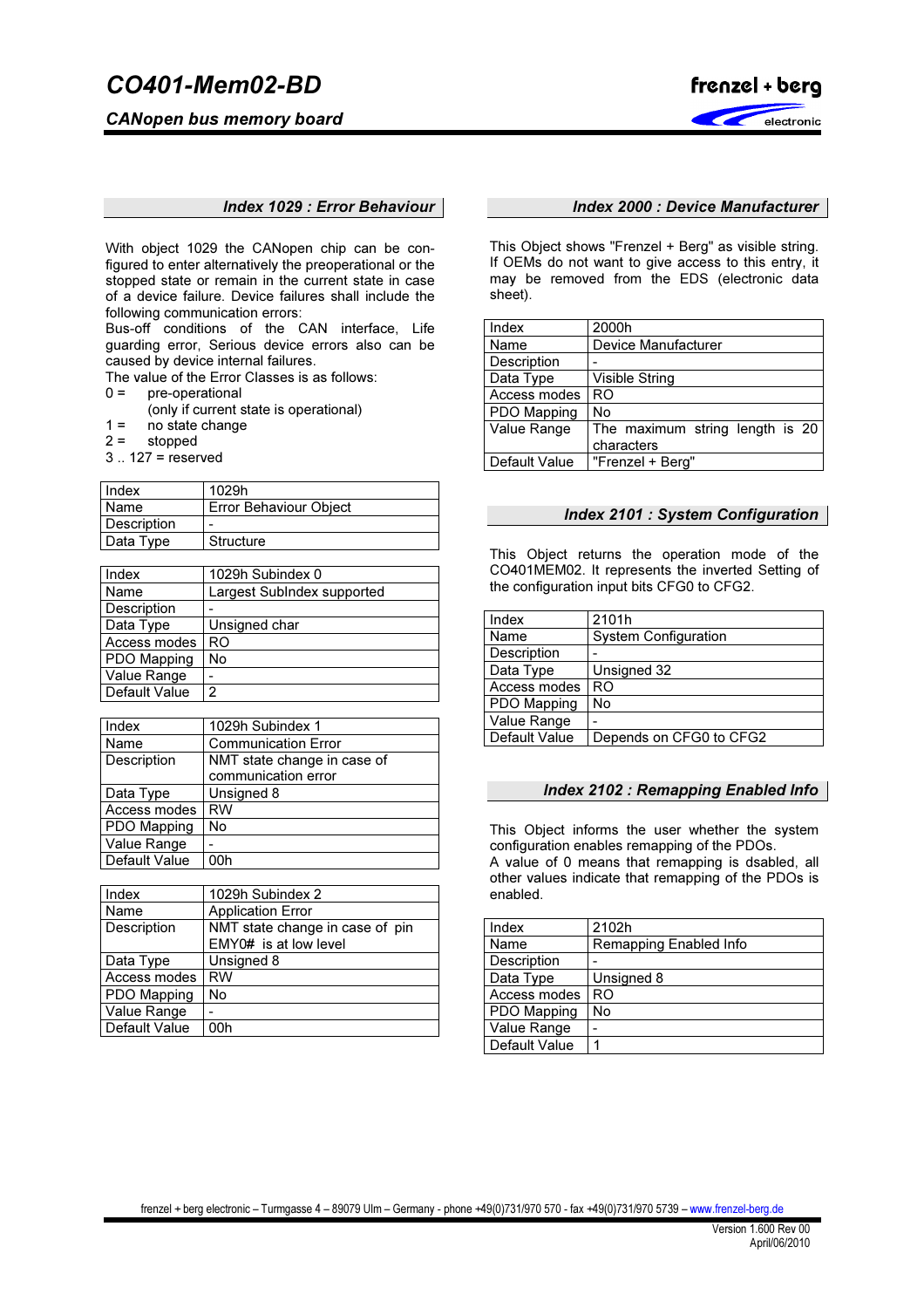CANopen bus memory board



#### Index 2103 : Enabled Guarding Warning

This Object enables/disables transmission of emergency messages in case of a node guarding warning.

The condition of a guarding warning is met, if the time between two node guarding frames increases the guarding time given in object 100C independent of the setting of the life time (object 100D). The node guarding warning does not cause any NMT state change or switching the output pins to the error state. It is implemented to give the CANopen master an early information that the guarding interval has already exceeded the predefined value.

0 : Guarding Warning is disabled

1 : Guarding Warning is enabled

| Index         | 2103h                   |
|---------------|-------------------------|
| Name          | Enable Guarding Warning |
| Description   |                         |
| Data Type     | Unsigned 8              |
| Access modes  | <b>RW</b>               |
| PDO Mapping   | No                      |
| Value Range   |                         |
| Default Value | 0                       |

# Index 2105 : Internal Error Code

This Object holds error information of the CANopen controller.

# Index 2110 : Test Object

This Object is implemented for testing purposes and should not be used.

The test entry does not have any functional behaviour.

| Index       | 2110h          |
|-------------|----------------|
| Name        | Test Object 01 |
| Description | -              |
| Data Type   | Structure      |

| Index         | 2110h Subindex 0           |
|---------------|----------------------------|
| Name          | Largest SubIndex supported |
| Description   |                            |
| Data Type     | Unsigned char              |
| Access modes  | RO                         |
| PDO Mapping   | No                         |
| Value Range   |                            |
| Default Value | 0x01                       |

| Index         | 2110h Subindex 1 |  |  |
|---------------|------------------|--|--|
| Name          | Test Object 01   |  |  |
| Description   |                  |  |  |
| Data Type     | Unsigned 16      |  |  |
| Access modes  | <b>RW</b>        |  |  |
| PDO Mapping   | No               |  |  |
| Value Range   | 1001000          |  |  |
| Default Value | 500              |  |  |
|               |                  |  |  |

#### Index 2180 : CAN Restart Time

This Object gives the restart time out for the CAN communication layer in case of bus off errors in milliseconds.

If the restart time is set to 0 automatic restart of the device in case of bus off is prohibited.

| Index              | 2180h                           |  |  |
|--------------------|---------------------------------|--|--|
| Name               | <b>CAN Restart Time</b>         |  |  |
| Description        |                                 |  |  |
| Data Type          | Unsigned 16                     |  |  |
| Access modes       | <b>RW</b>                       |  |  |
| <b>PDO Mapping</b> | No                              |  |  |
| Value Range        | 0.50000                         |  |  |
| Default Value      | 1000 (restart after one second) |  |  |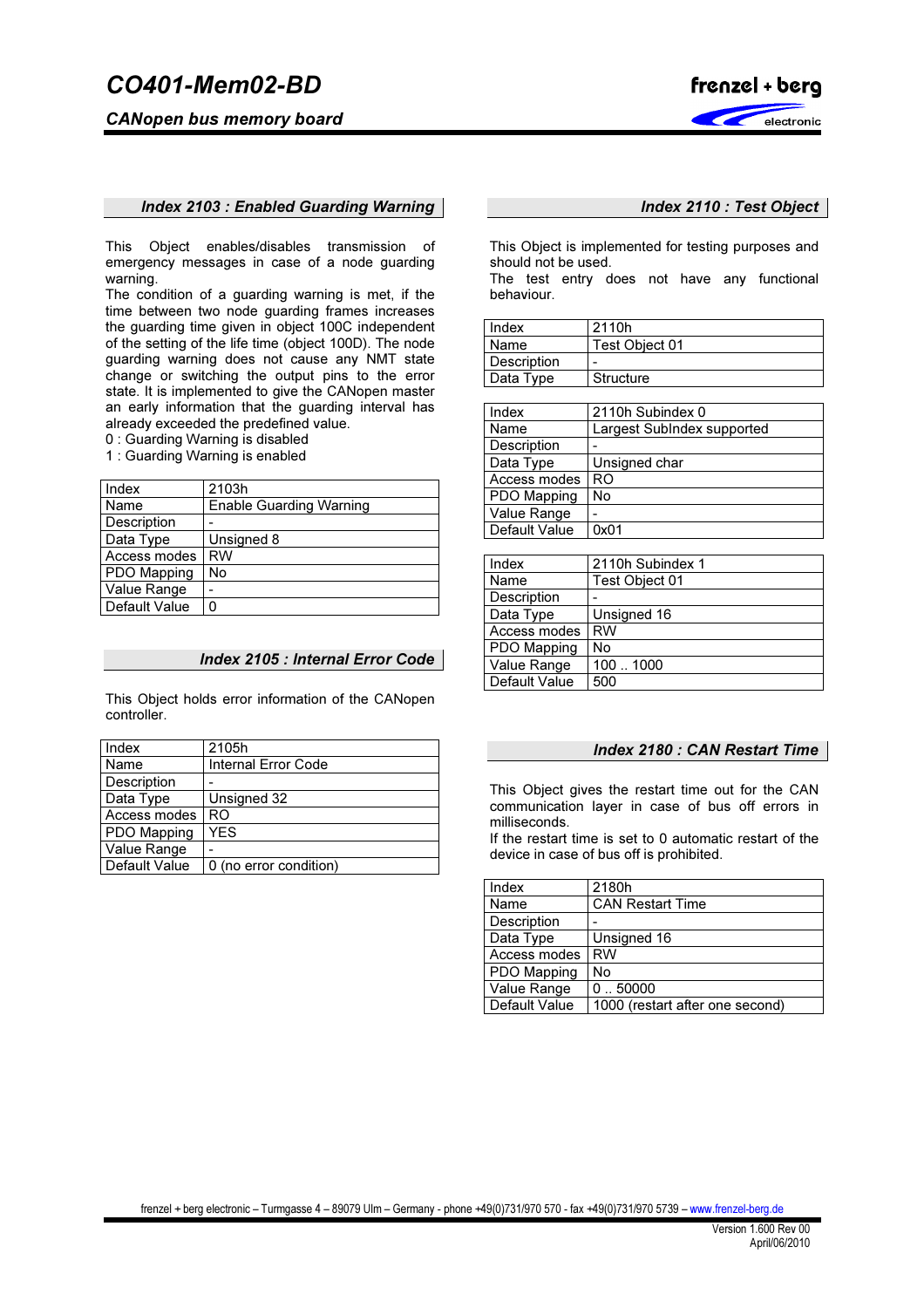

# DS301: PDO Parameter Objects

### Communication Parameter Objects

The following table shows the communication parameter objects for Index 140x (Receive PDOs) and Index 180x (Transmit PDOs). The tables show Index 1400 as an example for all PDOs

The transmission type (sub-index 2) defines the mode for transmission / reception of the PDO. See table for detailed description of this entry. Description of transmission type:

| Type      | PDO transmission |              |         |        |        |
|-----------|------------------|--------------|---------|--------|--------|
|           | cyclic           | acyclic Sync |         | Async. | Only   |
|           |                  |              | related |        | on     |
|           |                  |              |         |        | remote |
| 0         |                  | Χ            | Х       |        |        |
| $1 - 240$ | х                |              | Χ       |        |        |
| 241-251   | Reserved         |              |         |        |        |
| 252       |                  |              | Х       |        | Χ      |
| 253       |                  |              |         | х      | Χ      |
| 254       |                  |              |         | х      |        |
| 255       |                  |              |         | x      |        |

Synchronous transmission types 0-240 and 252 mean that the transmission of the PDO shall be related to the SYNC object. Asynchronous means that the transmission of the PDO is not related to the SYNC object.

A transmission type of zero means that the message shall be transmitted synchronously with the SYNC object but not periodically but only in case of data change.

A value between 1 and 240 means that the PDO is transferred synchronously and cyclically, the transmission type indicating the number of SYNC signals, which are necessary to trigger PDO transmissions or receptions.

The transmission types 252 and 253 mean that the PDO is only transmitted on reception of a remote frame. At transmission type 252, the data is updated (but not sent) immediately after reception of the SYNC object. At transmission type 253 the data is updated at the reception of the remote frame. These values are only possible for transmit PDOs.

Transmission type 255 means, the application event is defined in the device profile. For receive PDOs the reception of a PDO will update the mapped data (normally the analog or digital outputs).

Sub-index 3h contains the inhibit time. This time is a minimum interval for PDO transmission. The value is defined as multiple of 100ms.

In mode 254/255 additionally an event time can be used for TPDO. If an event timer exists for a TPDO (value not equal to 0) the elapsed timer is considered to be an event. The event time is a multiple of 1 ms. This event will cause the transmission of this TPDO in addition to otherwise defined events.

The PDO communication parameter objects have the same structure for all PDOs. The following Objects are used. Sub-index 4h is reserved.

| Index | PDO                  |
|-------|----------------------|
| 1400h | Receive PDO1         |
| 1401h | Receive PDO2         |
|       |                      |
| 1800h | <b>Transmit PDO1</b> |
| 1801h | Transmit PDO2        |
|       |                      |

| Index              | 14xxh / 18xxh                   |  |
|--------------------|---------------------------------|--|
| Name               | Receive / Transmit PDOx         |  |
|                    | <b>Communication Parameters</b> |  |
| <b>Description</b> |                                 |  |
| Data Type          | Structure                       |  |

| Index         | 14xxh / 18xxh Subindex 0   |  |  |
|---------------|----------------------------|--|--|
| Name          | Largest SubIndex supported |  |  |
| Description   |                            |  |  |
| Data Type     | Unsigned 8                 |  |  |
| Access modes  | RO                         |  |  |
| PDO Mapping   | No                         |  |  |
| Value Range   |                            |  |  |
| Default Value | 2/5                        |  |  |

| Index         | 14xxh / 18xxh Subindex 1    |                                   |  |  |
|---------------|-----------------------------|-----------------------------------|--|--|
| Name          | COB-ID                      |                                   |  |  |
| Description   |                             | Identifier for CAN-Object for PDO |  |  |
| Data Type     | Unsigned 32                 |                                   |  |  |
| Access modes  | RW                          |                                   |  |  |
| PDO Mapping   | No                          |                                   |  |  |
| Value Range   |                             |                                   |  |  |
| Default Value | 1400.01                     | Node-Id + 200h                    |  |  |
|               | 1401.01                     | Node-Id $+300h$                   |  |  |
|               | 1402.01<br>Node-Id $+$ 400h |                                   |  |  |
|               | 1403.01<br>Node-Id $+500h$  |                                   |  |  |
|               | 1404.01<br>0x80000000       |                                   |  |  |
|               |                             |                                   |  |  |
|               | 1407.01                     |                                   |  |  |
|               | 1800.01                     | Node-Id + 180h                    |  |  |
|               | 1801.01                     | Node-Id + 280h                    |  |  |
|               | 1802.01<br>Node-Id + 380h   |                                   |  |  |
|               | 1803.01<br>Node-Id + 480h   |                                   |  |  |
|               |                             |                                   |  |  |

An Identifier of 8xxxxxxxh means, that this PDO is disabled by default and must be enabled from the CANopen master by assigning a valid PDO ID.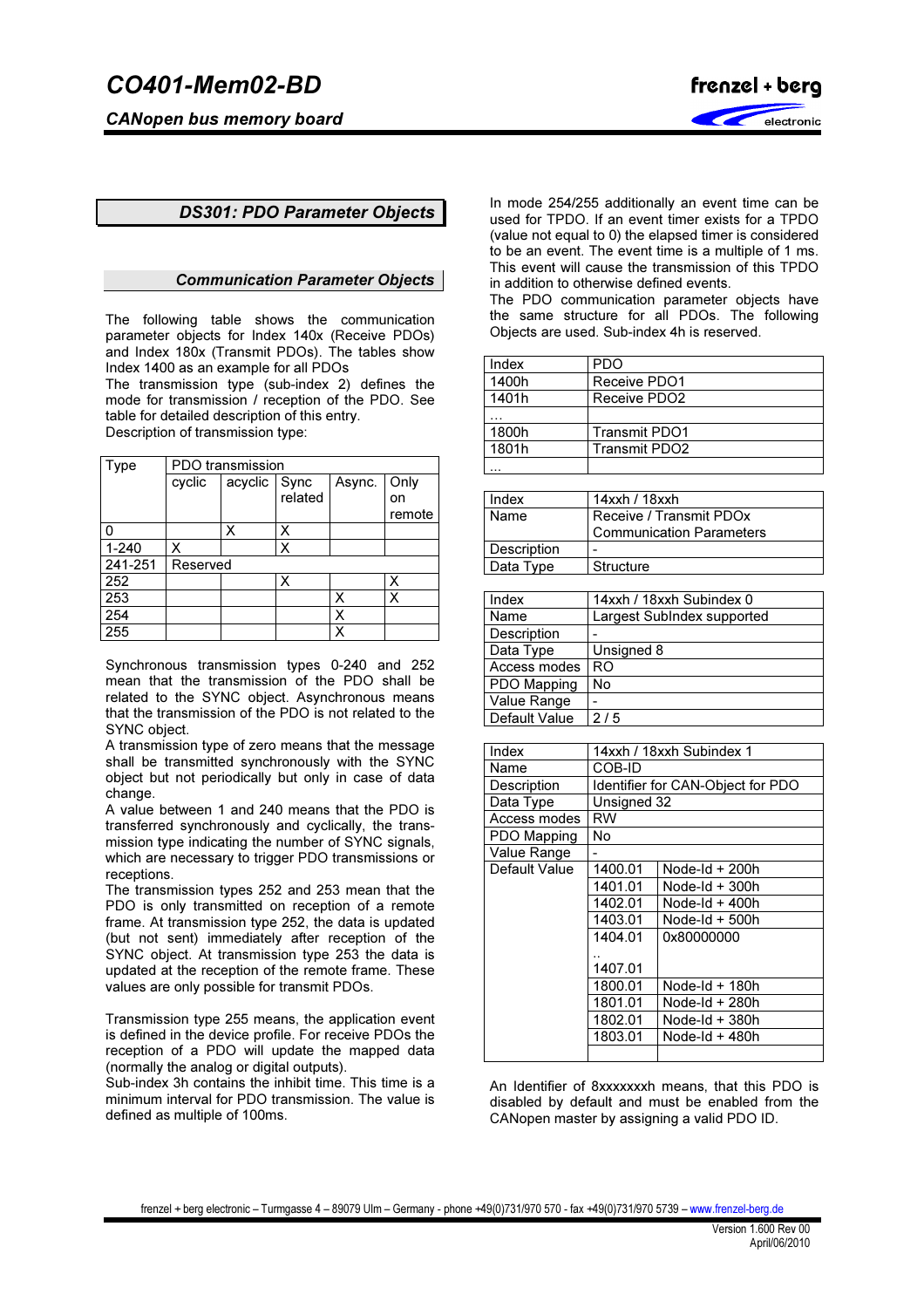CANopen bus memory board



| Index         | 14xxh / 18xxh Subindex 2 |  |  |
|---------------|--------------------------|--|--|
| Name          | <b>Transmission Type</b> |  |  |
| Description   |                          |  |  |
| Data Type     | Unsigned 8               |  |  |
| Access modes  | <b>RW</b>                |  |  |
| PDO Mapping   | No                       |  |  |
| Value Range   |                          |  |  |
| Default Value | 0FFh                     |  |  |

| Index         | 14xxh / 18xxh Subindex 3 |
|---------------|--------------------------|
| Name          | Inhibit Time             |
| Description   |                          |
| Data Type     | Unsigned 16              |
| Access modes  | <b>RW</b>                |
| PDO Mapping   | No                       |
| Value Range   |                          |
| Default Value |                          |

| Index         | 14xxh / 18xxh Subindex 4 |
|---------------|--------------------------|
| Name          | Reserved                 |
| Description   |                          |
| Data Type     |                          |
| Access modes  |                          |
| PDO Mapping   | No                       |
| Value Range   |                          |
| Default Value |                          |

| Index         | 14xxh / 18xxh Subindex 5 |
|---------------|--------------------------|
| Name          | <b>Event Time</b>        |
| Description   |                          |
| Data Type     | Unsigned 16              |
| Access modes  | <b>RW</b>                |
| PDO Mapping   | No                       |
| Value Range   |                          |
| Default Value |                          |

# PDO Mapping Objects

The following table shows the PDO Mapping Objects. The principle of PDO mapping is the same for all PDOs. The PDO Mapping table is the cross reference between the Object dictionary entries (for example the data of an digital output byte) and the data field inside an PDO data field (position in the data field of a CAN message for PDO transfer).

Subindex 0 determines the valid number of objects that have been mapped. The CO401SIE04 allows a maximum of 8 mapped objects for each PDO. For changing the PDO mapping first subindex 0 must be set to 0 (mapping is deactivated). Then the objects can be remapped. When a new object is mapped by writing a subindex between 1 and 8, the device may check whether the object specified by index /subindex exists. If the object does not exist or the object cannot be mapped, the SDO transfer will be aborted.

Subindexes 1 to 8 keep the pointers of the mapped objects as unsigned 32 values. The value is 0 if there is no mapped object. The structure for these pointers is as follows.

| MSB          |                   |          | I SB              |
|--------------|-------------------|----------|-------------------|
| Byte3        | Byte <sub>2</sub> | Byte1    | Byte <sub>0</sub> |
| Mapped index |                   | Subindex | Length            |

Mapped Index and Subindex together are the Pointer to the Object dictionary data to be mapped at this location.

Length gives the length of the mapped object in bits.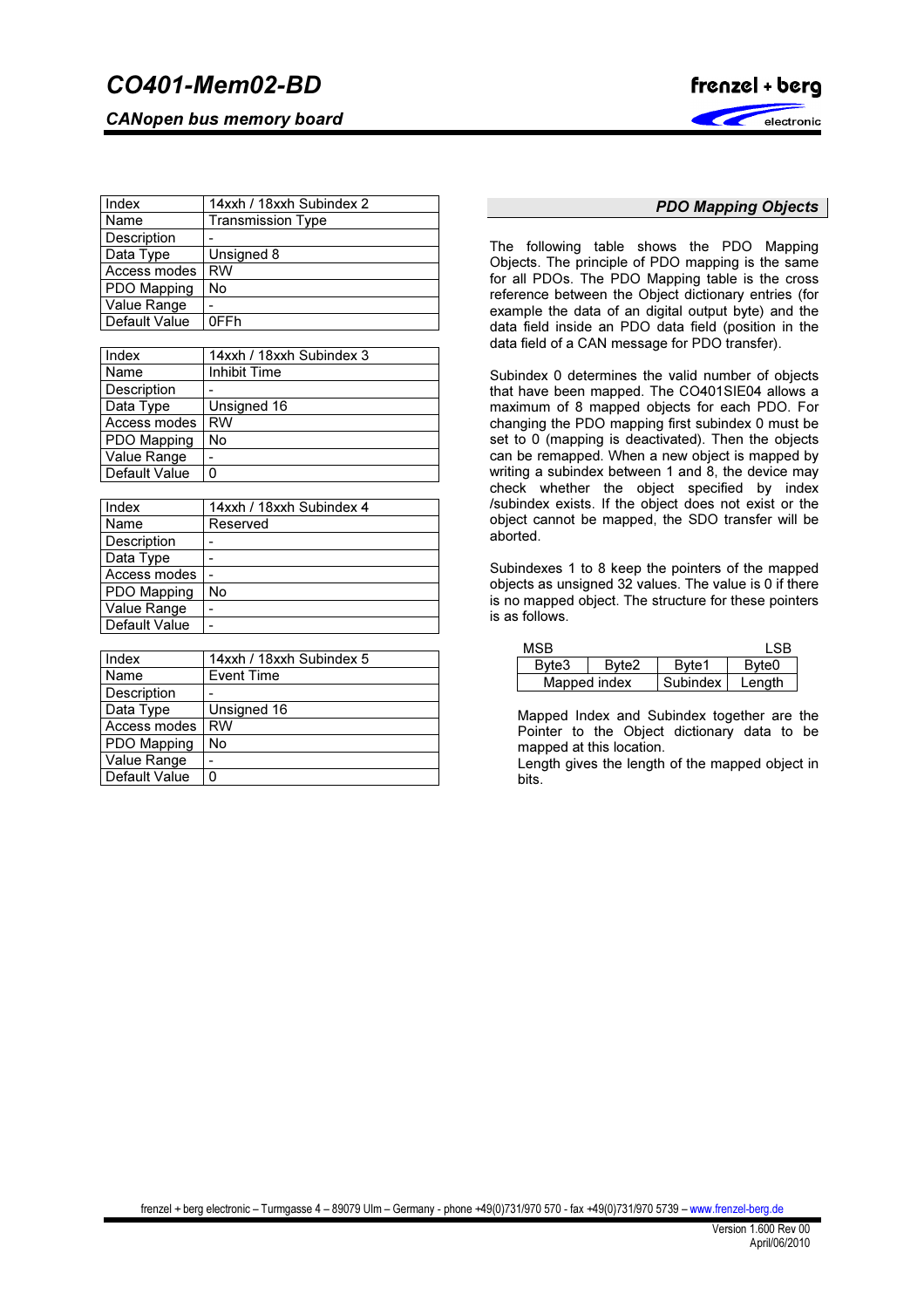CANopen bus memory board



| Index       | 160xh / 1A0xh             |
|-------------|---------------------------|
| Name        | Receive / Transmit PDO    |
|             | <b>Mapping Parameters</b> |
| Description |                           |
| Data Type   | Arrav                     |

| Index         | 160xh / 1A0xh Subindex 0   |
|---------------|----------------------------|
| Name          | Largest SubIndex supported |
| Description   | Number of mapped objects   |
| Data Type     | Unsigned 8                 |
| Access modes  | <b>RW</b>                  |
| PDO Mapping   | No                         |
| Value Range   |                            |
| Default Value | See table below            |

| Index         | 160xh / 1A0xh Subindex 1 to 8 |
|---------------|-------------------------------|
| Name          | Mapped object                 |
| Description   |                               |
| Data Type     | Unsigned 32                   |
| Access modes  | <b>RW</b>                     |
| PDO Mapping   | No                            |
| Value Range   | -                             |
| Default Value | See table below               |

## Receive PDOs for Configuration 0

For configuration mode 0 (CF0..CF2 = 111b), the CANopen chip CO401MEM02 uses the following default mapping entries for receive PDO mapping:

| Index         | Entry          | Explanation                   |
|---------------|----------------|-------------------------------|
| Receive-PDO1  |                |                               |
| 1600.00       | 1              | RPDO1: 1 mapped object        |
| 1600.01       | 50100110h      | <b>Memory Read Address</b>    |
|               |                | Command 0                     |
| Receive-PDO2  |                |                               |
| 1601.00       | 1              | RPDO2: 1 mapped object        |
| 1601.01       | 50100210h      | <b>Memory Read Address</b>    |
|               |                | Command 1                     |
| Receive-PDO3  |                |                               |
| 1602.00       | $\overline{2}$ | RPDO3: 2 mapped objects       |
| 1602.01       | 50000110h      | Memory Write Address 0        |
| 1602.02       | 50030120h      | Memory Write Data 32 Bit 0    |
| Receive-PDO4  |                |                               |
| 1603.00       | 2              | RPDO4: 2 mapped objects       |
| 1603.01       | 50000210h      | <b>Memory Write Address 1</b> |
| 1603.02       | 50030220h      | Memory Write Data 32 Bit 1    |
| Receive-PDO58 |                |                               |
| 1604.00       | 0              | RPDO5: no mapped object       |
| 1605.00       | 0              | RPDO6: no mapped object       |
| 1606.00       | 0              | RPDO7: no mapped object       |
| 1607.00       | 0              | RPDO8: no mapped object       |

# Transmit PDOs for Configuration 0

For configuration mode 0 (CF0..CF2 = 111b), the CANopen chip CO401MEM02 uses the following default mapping entries for transmit PDO mapping:

| Index           | Entry     | Explanation                                     |
|-----------------|-----------|-------------------------------------------------|
| Transmit - PDO1 |           |                                                 |
| 1A00.00         | 2         | TPDO1: 2 mapped objects                         |
| 1A00.01         | 50180110h | Memory Read Address 0                           |
| 1A00.02         | 501B0120h | Memory Read Data 32 Bit 0                       |
| Transmit – PDO2 |           |                                                 |
| 1A01.00         | 2         | TPDO2: 2 mapped objects                         |
| 1A01.01         | 50180210h | <b>Memory Read Address 1</b>                    |
| 1A01.02         | 501B0220h | Memory Read Data 32 Bit 1                       |
| Transmit – PDO3 |           |                                                 |
| 1A02.00         | 2         | TPDO3: 2 mapped objects                         |
| 1A02.01         | 50080110h | <b>Memory Write Address</b><br>ACK 0            |
| 1A02.02         | 500B0120h | Memory Write Data 32 Bit<br>ACK <sub>0</sub>    |
| Transmit - PDO4 |           |                                                 |
| 1A03.00         | 2         | TPDO4: 2 mapped objects                         |
| 1A03.01         | 50080210h | <b>Memory Write Address</b><br>ACK <sub>1</sub> |
| 1A03.02         | 500B0220h | Memory Write Data 32 Bit<br>ACK 1               |

The default mapping of the PDOs 1 and 2 is set in a way, that a Master may send the RPDO1(2) with an address it wants to read and the CO401Mem02 will respond with TPDO1(2) with the acknowledge of the address and the 32 bit data for this memory address.

The default mapping of the PDOs 3 and 4 is set in a way, that a Master may send the RPDO3(4) with an address and the 32 bit data it wants to write and the CO401Mem02 will respond with TPDO3(4) holding the acknowledge of the address and the data for this memory address.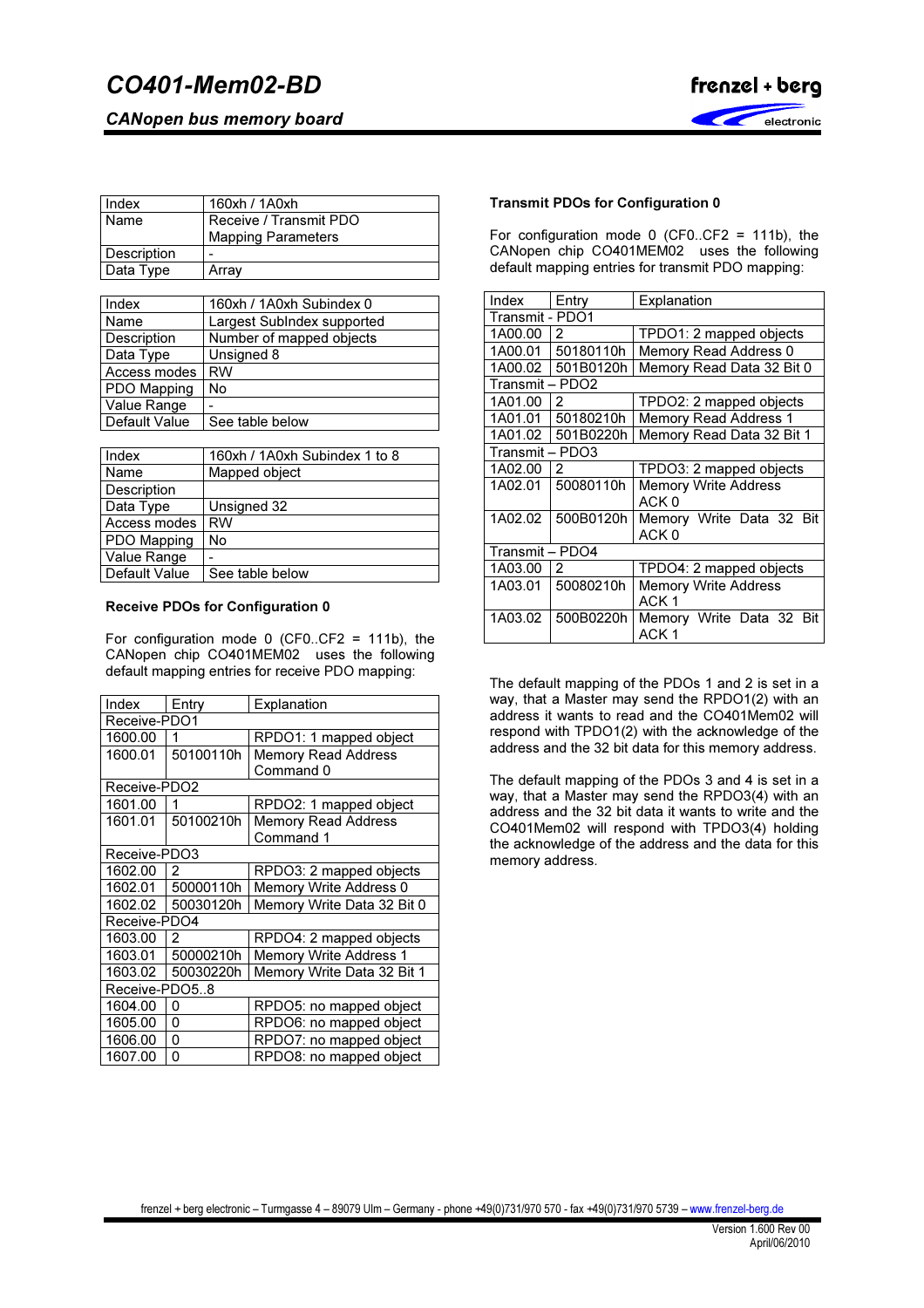CANopen bus memory board



# DS401: Digital Input Objects

The following objects are describing the functionality of the digital input lines of the CO401MEM02. The CO401MEM02 supports 8 bit access to the digital input pins.

The mapping of the I/O lines to object 6000 is explained in chapter "Mapping I/O to Object Dictionary"

## Index 6000 : Read Digital Input 8 Bit

This object represents the digital input bytes. The value of the input lines is written to this object. Please note, that input pins are active low by default, so the inverted pin level is written to the input objects.

| Index       | 6000h               |
|-------------|---------------------|
| Name        | Digital Input 8 Bit |
| Description | -                   |
| Data Type   | Array               |
|             |                     |

| Index              | Subindex 0                    |
|--------------------|-------------------------------|
| Name               | Nr of Subobjects              |
| Description        |                               |
| Data Type          | Unsigned 8                    |
| Access modes       | RO                            |
| <b>PDO Mapping</b> | No                            |
| Value Range        |                               |
| Default Value      | Number of digital input bytes |

| Index         | Subindex 1 to Nr of input bytes |
|---------------|---------------------------------|
| Name          | Digital Input 8 Bit Byte n      |
| Description   |                                 |
| Data Type     | Unsigned 8                      |
| Access modes  | RO                              |
| PDO Mapping   | Yes                             |
| Value Range   |                                 |
| Default Value |                                 |

### Index 6005 : Global Interrupt Enable

This object enables or disables globally the interrupt behaviour without changing the interrupt masks. In event-driven mode the device transmits the input values depending on the interrupt masks in objects 6006h, 6007h, and 6008h and the PDO transmission type.

TRUE (1)= global interrupt enabled FALSE (0)= global interrupt disabled

| Index         | 6005h                          |
|---------------|--------------------------------|
| Name          | <b>Global Interrupt Enable</b> |
| Description   |                                |
| Data Type     | Boolean                        |
| Access modes  | RW                             |
| PDO Mapping   | No                             |
| Value Range   |                                |
| Default Value | <b>TRUE</b>                    |

## Index 6006 : Interrupt Mask Any Change

This object determines, which input lines shall activate an interrupt by any change of the input line. Both negative and positive edge will cause an interrupt, if enabled.

An interrupt will cause a PDO transmission in case of event driven transmission mode.

1 = interrupt enabled

 $0 =$  interrupt disabled

| Index       | 6006h                     |
|-------------|---------------------------|
| Name        | Interrupt Mask any change |
| Description | -                         |
| Data Type   | Arrav                     |

| Index         | Subindex 0                    |
|---------------|-------------------------------|
| Name          | Nr of Subobjects              |
| Description   |                               |
| Data Type     | Unsigned 8                    |
| Access modes  | RO                            |
| PDO Mapping   | No                            |
| Value Range   |                               |
| Default Value | Number of digital input bytes |

| Index         | Subindex 1 to Nr of input bytes |
|---------------|---------------------------------|
| Name          | Interrupt Mask any change       |
| Description   |                                 |
| Data Type     | Unsigned 8                      |
| Access modes  | <b>RW</b>                       |
| PDO Mapping   | No                              |
| Value Range   |                                 |
| Default Value | OFFh (interrupt enabled)        |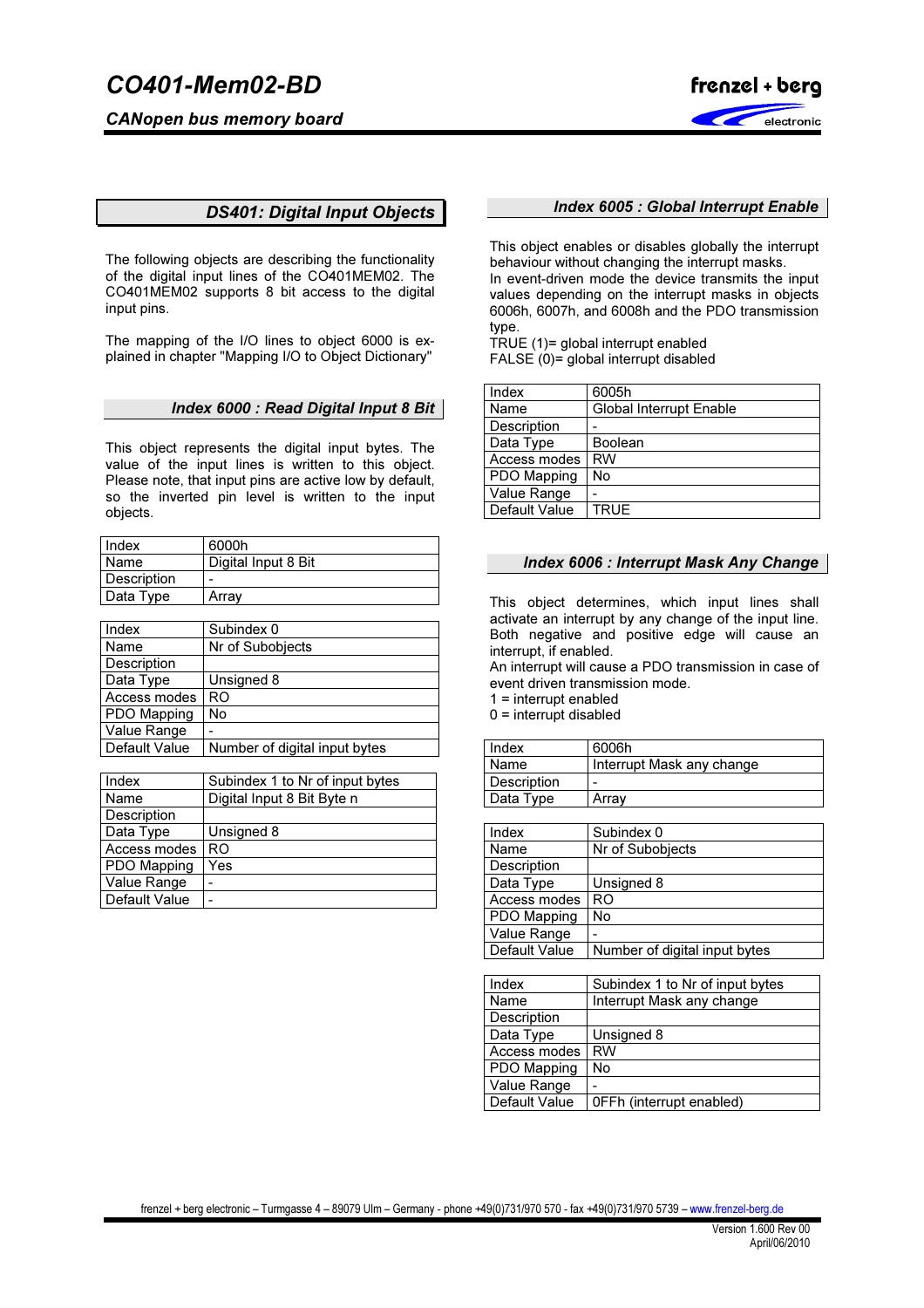CANopen bus memory board



### Index 6007 : Interrupt Mask Low to High

This object has the same structure and behaviour as object 6006h but will cause interrupts only on rising edge of object index 6000. Note that input lines are active low, so rising edge of input data (object 6000) means falling edge of input port line. Default value is 0.

### Index 6008 : Interrupt Mask High to Low

This object has the same structure and behaviour as object 6006h but will cause interrupts only on falling edge of object index 6000. Note that input lines are active low, so falling edge of input data (object 6000) means rising edge of input port line. Default value is 0.

# DS401: Digital Output Objects

The following objects are describing the functionality of the digital output lines of the CO401MEM02. The CO401MEM02 supports 8, 16 and 32 bit access to the digital outputs.

The number of digital output lines depends on the selected operation mode.

The mapping of the I/O lines to object 6200 is explained in chapter "Mapping I/O to Object Dictionary"

#### Index 6200 : Write to Digital Output

With object 6200, the digital outputs of the CO401MEM02 can be written to. The Output port bits of the CO401MEM02 device are active low, that means, a bit value of "1" within the output object drives a low level on the output pin.

| Index              | 6200h                   |
|--------------------|-------------------------|
| Name               | Write to digital output |
| <b>Description</b> | -                       |
| Data Type          | Arrav                   |

| Index         | Subindex 0                     |
|---------------|--------------------------------|
| Name          |                                |
| Description   | Number of mapped objects       |
| Data Type     | Unsigned 8                     |
| Access modes  | <b>RO</b>                      |
| PDO Mapping   | <b>NO</b>                      |
| Value Range   |                                |
| Default Value | Number of digital output bytes |

| Index         | Subindex 1 to Nr of output bytes |
|---------------|----------------------------------|
| Name          | Write to digital output          |
| Description   |                                  |
| Data Type     | Unsigned 8                       |
| Access modes  | <b>RW</b>                        |
| PDO Mapping   | <b>YES</b>                       |
| Value Range   |                                  |
| Default Value | 0                                |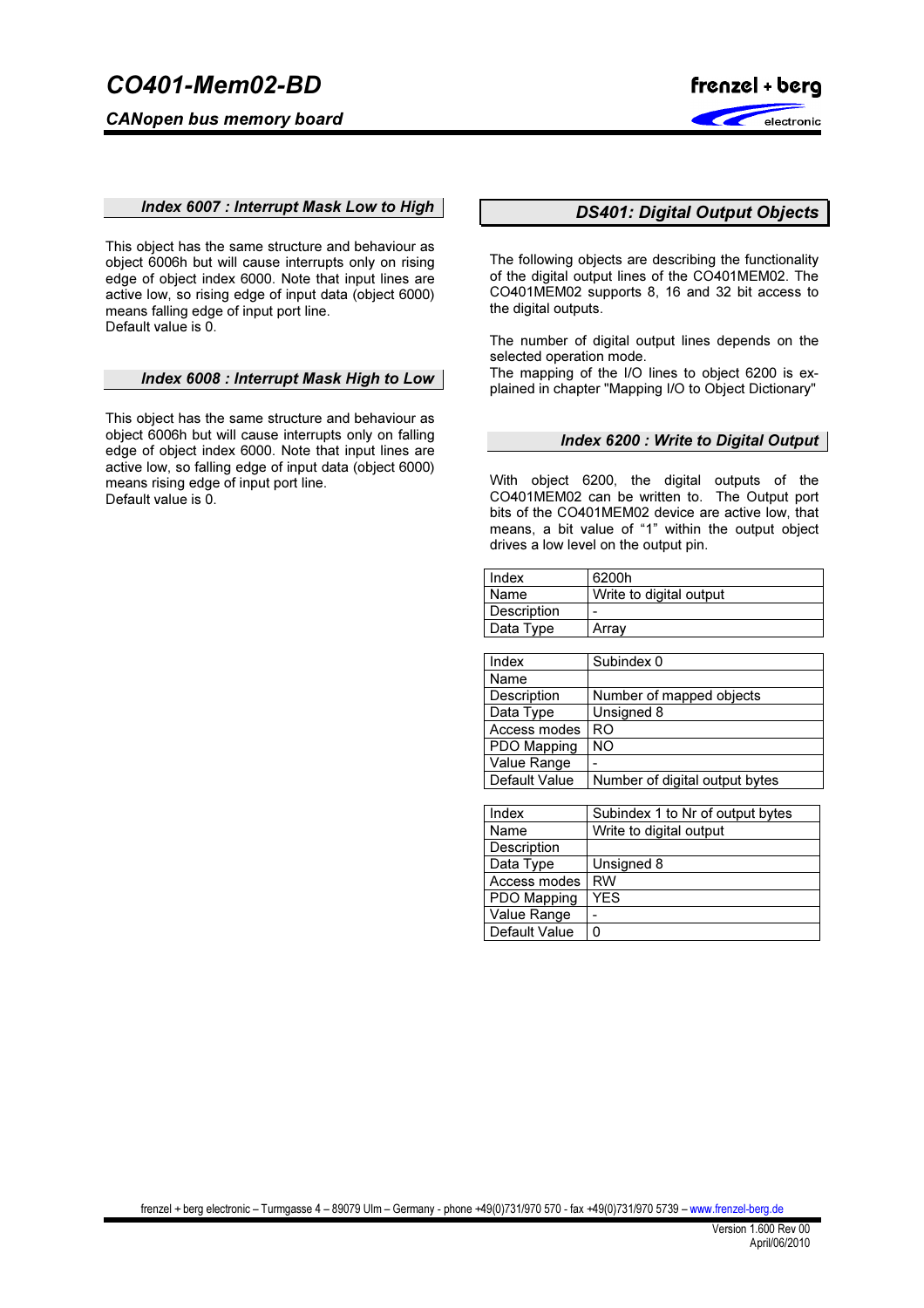# CANopen bus memory board



## Index 6206 : Error Mode Output 8 Bit

This object indicates, whether an output is forced to a predefined value (given in object 6207) in case of a device error.

- 1 = Output will be forced to the value selected in object 6207
- 0 = Output will be unchanged even in case of an error condition.

| Index       | 6206h                   |
|-------------|-------------------------|
| Name        | Error Mode Output 8 Bit |
| Description |                         |
| Data Type   | Arrav                   |

| Index              | Subindex 0                     |
|--------------------|--------------------------------|
| Name               | Nr of Subobjects               |
| Description        |                                |
| Data Type          | Unsigned 8                     |
| Access modes       | RO                             |
| <b>PDO Mapping</b> | No                             |
| Value Range        |                                |
| Default Value      | Number of digital output bytes |

| Index         | Subindex 1 to Nr of output bytes          |
|---------------|-------------------------------------------|
| Name          | Error Mode Output 8 Bit Byte n            |
| Description   |                                           |
| Data Type     | Unsigned 8                                |
| Access modes  | <b>RW</b>                                 |
| PDO Mapping   | No                                        |
| Value Range   |                                           |
| Default Value | 0FFh                                      |
|               | (Take error condition from object<br>6207 |

# Index 6207 : Error Value Output 8 Bit

This object selects the level the outputs are forced to in case of device error mode if the error mode (object 6206 is enabled)

1 = Output will be forced to active state

0 = Output will be forced to inactive state.

Note: Outputs of CO401MEM02 are active low.

| Index              | 6207h                    |
|--------------------|--------------------------|
| Name               | Error Value Output 8 Bit |
| <b>Description</b> | -                        |
| Data Type          | Array                    |

| Subindex 0                     |
|--------------------------------|
| Nr of Subobjects               |
|                                |
| Unsigned 8                     |
| RO                             |
| No                             |
|                                |
| Number of digital output bytes |
|                                |

| Index         | Subindex 1 to Nr of output bytes |
|---------------|----------------------------------|
| Name          | Error Value Output 8 Bit Byte n  |
| Description   |                                  |
| Data Type     | Unsigned 8                       |
| Access modes  | <b>RW</b>                        |
| PDO Mapping   | No                               |
| Value Range   |                                  |
| Default Value | 0 (Inactive, high level)         |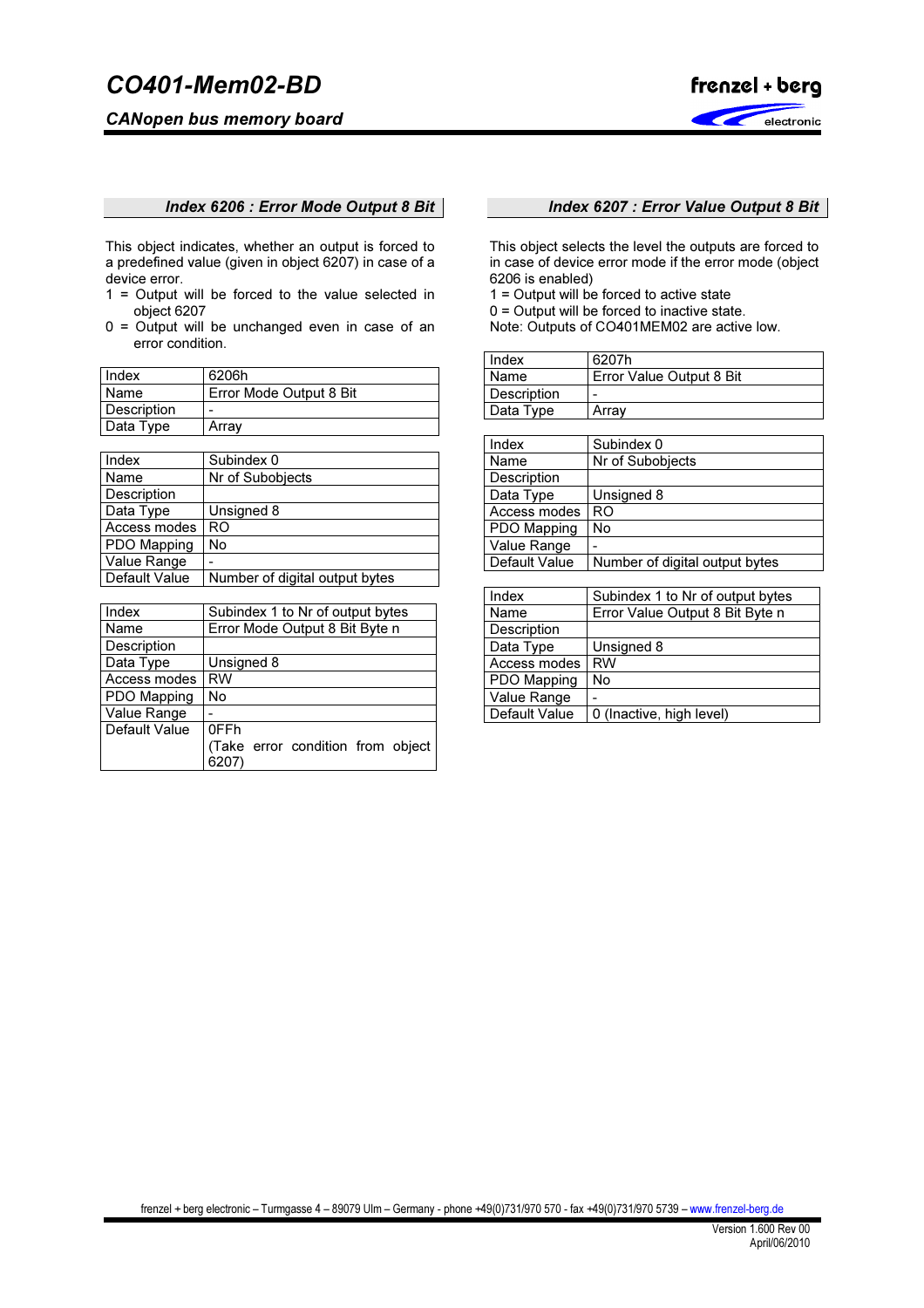CANopen bus memory board



# Memory Block Objects

These objects are implemented in order to access the non volatile data memory of CO401Mem02-BD module. Each memory location may be accessed through the direct memory block data objects 0x400x using SDO transfer. Each single object 0x400x allocates a 32 bit data double word in memory.

So object 0x4000 sub index 0x01 allocates memory address 0..3, sub index 0x02 allocates memory address 4..7 etc.

For PDO based memory access 4 channels using several objects are implemented.

Please note that the address calculation always is made for byte address locations.

Example:

If you use a memory write address object (0x5000) in conjunction with a memory data 32 bit object (0x5003) the CO401Mem02 always forces bits 0 and 1 of the address to zero.

## Index 400x : Memory Block x 32 Bit

These objects enable direct 32 bit data access to the complete memory area using SDO telegrams.

For a total of 4 kBytes of non volatile memory objects 0x4000 to 0x4007 with sub index range of 1 .. 0x80 are used.

| Index       | 400xh               |
|-------------|---------------------|
| Name        | Memory Block 32 Bit |
| Description | -                   |
| Data Type   | Arrav               |
|             |                     |

| Index         | Subindex 0               |
|---------------|--------------------------|
| Name          |                          |
| Description   | Number of mapped objects |
| Data Type     | Unsigned 8               |
| Access modes  | RO                       |
| PDO Mapping   | NO.                      |
| Value Range   |                          |
| Default Value | 0x80                     |

| Index         | Subindex 1 to 0x80              |
|---------------|---------------------------------|
| Name          | Memory Block 32 Bit Data        |
| Description   | Single 32 bit data double word. |
| Data Type     | Unsigned 32                     |
| Access modes  | <b>RW</b>                       |
| PDO Mapping   | NO                              |
| Value Range   |                                 |
| Default Value |                                 |

### Index 5000 : Memory Write Address

This object is implemented to support address based access to the memory using PDOs. It represents the address for memory write data objects.

The address is given as a byte address of the memory. If the address is used for 32 bit data write access, bit 0 and bit 1 are forced to 0.

There are four independent channels implemented. These are represented by the corresponding sub index. A write access to the memory write address object 0x5000 does not cause any action on the CO401Mem02.

Note:

Bit 15 is interpreted as an enable flag and must be set to 1 in order to enable write access to the data memory.

| Index              | 5000h                       |
|--------------------|-----------------------------|
| Name               | <b>Memory Write Address</b> |
| <b>Description</b> | -                           |
| Data Type          | Arrav                       |

| Index         | Subindex 0                                   |
|---------------|----------------------------------------------|
| Name          |                                              |
| Description   | Number of mapped objects                     |
|               | Each sub index represents an own<br>channel. |
| Data Type     | Unsigned 8                                   |
| Access modes  | RO                                           |
| PDO Mapping   | NΟ                                           |
| Value Range   |                                              |
| Default Value | Δ                                            |

| Index         | Subindex 1 to 0x80                 |
|---------------|------------------------------------|
| Name          | <b>Memory Write Address</b>        |
| Description   | 16 Bit address.                    |
|               | Bit15 is used as write enable flag |
|               | Bits 14.0 are used as address.     |
| Data Type     | Unsigned 16                        |
| Access modes  | WO                                 |
| PDO Mapping   | <b>YES</b>                         |
| Value Range   |                                    |
| Default Value |                                    |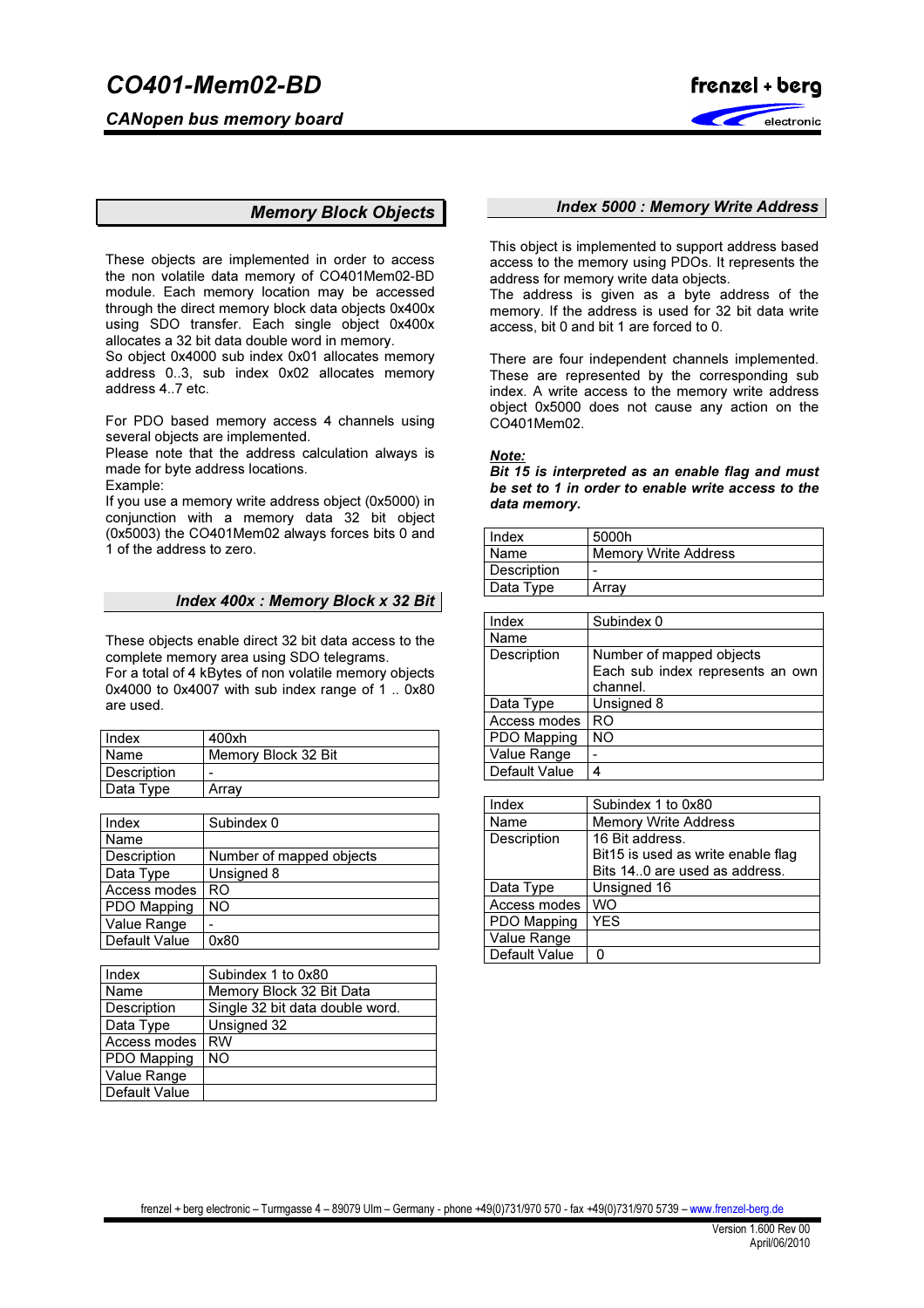CANopen bus memory board



## Index 5003 : Memory Write Data 32 Bit

This object is implemented to support address based access to the memory using PDOs. It represents the 32 bit data value, that must be written to the memory address given in the associated sub index of object 5000h.

A write access to the memory write data object 0x5003 initiates the write procedure within the CO401Mem02 in case of bit 15 of the associated write address object 0x5000 is set.

| Index       | 5003h                    |
|-------------|--------------------------|
| Name        | Memory Write Data 32 Bit |
| Description | -                        |
| Data Type   | Arrav                    |

| Index         | Subindex 0                       |
|---------------|----------------------------------|
| Name          |                                  |
| Description   | Number of mapped objects         |
|               | Each sub index represents an own |
|               | channel.                         |
| Data Type     | Unsigned 8                       |
| Access modes  | RO                               |
| PDO Mapping   | NΟ                               |
| Value Range   |                                  |
| Default Value |                                  |

| Index         | Subindex 1 to 4                    |
|---------------|------------------------------------|
| Name          | Memory Write Data 32 Bit           |
| Description   | Data value, that is written to non |
|               | volatile memory                    |
| Data Type     | Unsigned 16                        |
| Access modes  | WO                                 |
| PDO Mapping   | <b>YES</b>                         |
| Value Range   |                                    |
| Default Value |                                    |

# Index 5008 : Memory Write Address ACK

Acknowledge of memory write address. Object 0x5008 is copied from object 0x5000 in order to enable PDO based handshaking for the write access under following conditions:

1) If an address value with bit  $15 = 0$  is written to object 0x5000, ACK object 0x5008 is written immediately, in order to indicate, that any write access is disabled.

2) If a data value is written to object 0x5003 and bit 15 of address object 0x5000 is set (write access enabled), ACK object 0x5008 is copied from object 0x5000 after write cycle is completed.

| Index              | 5008h                    |
|--------------------|--------------------------|
| <b>Name</b>        | Memory Write Address ACK |
| <b>Description</b> | -                        |
| Data Type          | Array                    |

| Index         | Subindex 0                       |
|---------------|----------------------------------|
| Name          |                                  |
| Description   | Number of mapped objects         |
|               | Each sub index represents an own |
|               | channel.                         |
| Data Type     | Unsigned 8                       |
| Access modes  | RO                               |
| PDO Mapping   | NΟ                               |
| Value Range   |                                  |
| Default Value |                                  |

| Index         | Subindex 1 to 4                 |
|---------------|---------------------------------|
| Name          | <b>Memory Write Address ACK</b> |
| Description   | Acknowledge of memory write     |
|               | cycle.                          |
| Data Type     | Unsigned 16                     |
| Access modes  | R <sub>O</sub>                  |
| PDO Mapping   | <b>YES</b>                      |
| Value Range   |                                 |
| Default Value |                                 |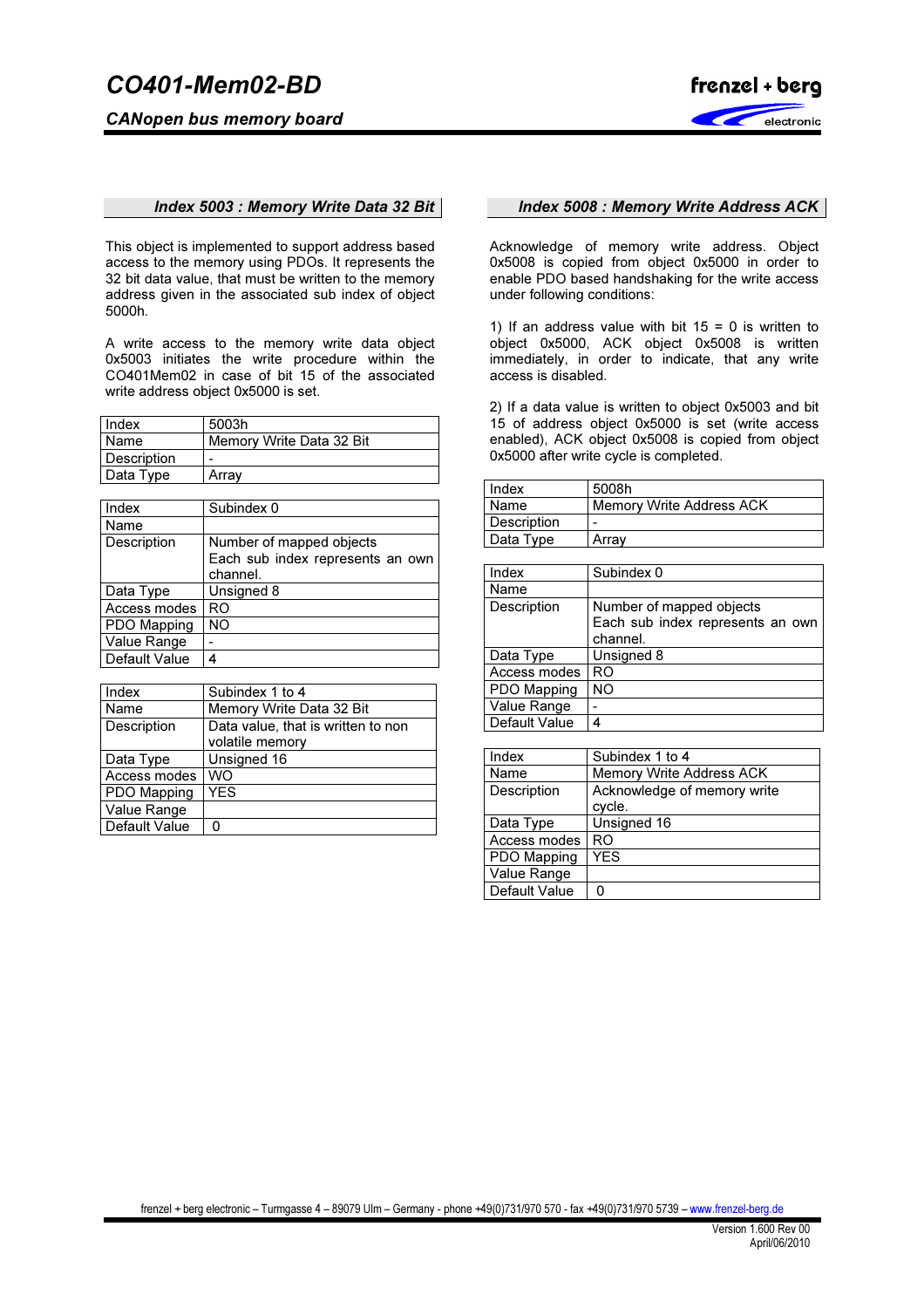

## Index 500B : Memory Write Data 32 Bit ACK

Acknowledge of memory write address. Object 0x500B is copied from object 0x5003 in order to enable PDO based handshaking for the write access if a valid write cycle to the data memory using object 0x5003 is completed.

| Index       | 500Bh                        |
|-------------|------------------------------|
| Name        | Memory Write Data 32 Bit ACK |
| Description | -                            |
| Data Type   | Array                        |

| Index         | Subindex 0                       |
|---------------|----------------------------------|
| Name          |                                  |
| Description   | Number of mapped objects         |
|               | Each sub index represents an own |
|               | channel.                         |
| Data Type     | Unsigned 8                       |
| Access modes  | RO                               |
| PDO Mapping   | NΟ                               |
| Value Range   |                                  |
| Default Value | 4                                |

| Index         | Subindex 1 to 4              |
|---------------|------------------------------|
| Name          | Memory Write Data 32 Bit ACK |
| Description   | Acknowledge of memory write  |
|               | cycle.                       |
| Data Type     | Unsigned 32                  |
| Access modes  | RO                           |
| PDO Mapping   | YES                          |
| Value Range   |                              |
| Default Value |                              |

#### Index 5010 : Memory Read Address CMD

This object sets the read address for the next memory read cycle. Reading object 501B always reads the memory location, object 5010 points to. So it works as a read command object.

So setting of object 5010 to a new address initiates a memory read cycle to the given address. The data is copied to object 501B. After the read cycle the value of object 5010 is copied to 5018 in order to enable hand shaking for PDO based random read.

An enable flag as defined for object 5000 is not needed, so bit 15 is always forced to zero.

| <b>Index</b> | 5010h                   |  |  |  |
|--------------|-------------------------|--|--|--|
| <b>Name</b>  | Memory Read Address CMD |  |  |  |
| Description  |                         |  |  |  |
| Data Type    | Array                   |  |  |  |

| Index         | Subindex 0                       |  |  |  |
|---------------|----------------------------------|--|--|--|
| Name          |                                  |  |  |  |
| Description   | Number of mapped objects         |  |  |  |
|               | Each sub index represents an own |  |  |  |
|               | channel.                         |  |  |  |
| Data Type     | Unsigned 8                       |  |  |  |
| Access modes  | RO                               |  |  |  |
| PDO Mapping   | <b>NO</b>                        |  |  |  |
| Value Range   |                                  |  |  |  |
| Default Value |                                  |  |  |  |

| Index         | Subindex 1 to 4                      |  |  |  |  |
|---------------|--------------------------------------|--|--|--|--|
| Name          | Memory Read Address CMD              |  |  |  |  |
| Description   | Initiates a memory read cycle to the |  |  |  |  |
|               | given address                        |  |  |  |  |
| Data Type     | Unsigned 16                          |  |  |  |  |
| Access modes  | WO                                   |  |  |  |  |
| PDO Mapping   | <b>YFS</b>                           |  |  |  |  |
| Value Range   |                                      |  |  |  |  |
| Default Value |                                      |  |  |  |  |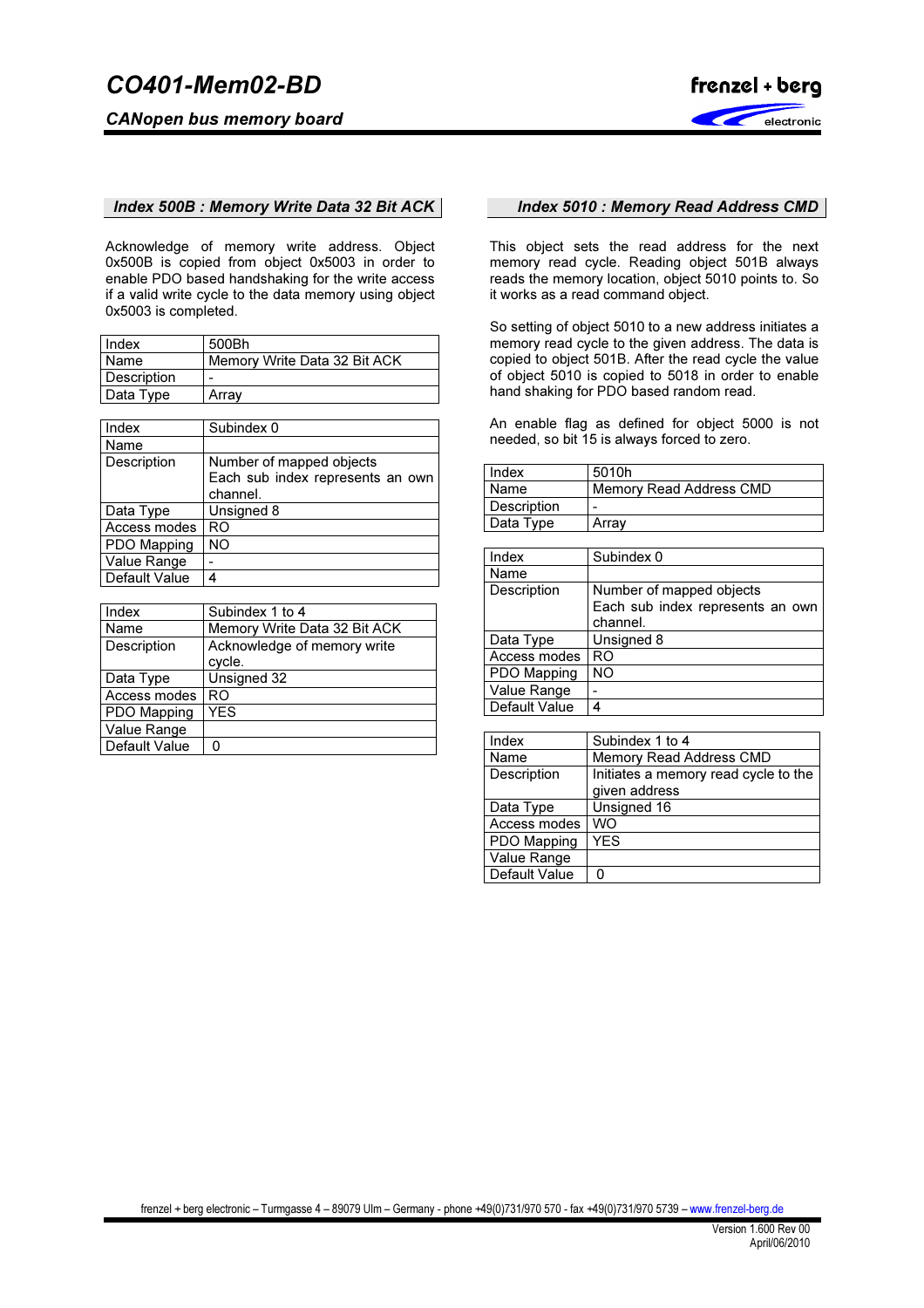CANopen bus memory board



### Index 5018 : Memory Read Address

This object shows the read address for the data represented in object 501B

Setting of object 5010 to a new address initiates a memory read cycle to the given address. The data is copied to object 501B. After the read cycle the value of object 5010 is copied to 5018 in order to enable hand shaking for PDO based random read.

| Index       | 5018h                      |
|-------------|----------------------------|
| Name        | <b>Memory Read Address</b> |
| Description | -                          |
| Data Type   | Array                      |

| Index         | Subindex 0                       |
|---------------|----------------------------------|
| Name          |                                  |
| Description   | Number of mapped objects         |
|               | Each sub index represents an own |
|               | channel.                         |
| Data Type     | Unsigned 8                       |
| Access modes  | RO                               |
| PDO Mapping   | NO                               |
| Value Range   |                                  |
| Default Value |                                  |

| Index         | Subindex 1 to 4                  |  |  |  |  |
|---------------|----------------------------------|--|--|--|--|
| Name          | <b>Memory Read Address</b>       |  |  |  |  |
| Description   | Shows the memory address for the |  |  |  |  |
|               | data represented in object 501B  |  |  |  |  |
| Data Type     | Unsigned 16                      |  |  |  |  |
| Access modes  | RO                               |  |  |  |  |
| PDO Mapping   | YES                              |  |  |  |  |
| Value Range   |                                  |  |  |  |  |
| Default Value |                                  |  |  |  |  |

## Index 501B : Memory Read Data 32 Bit

This object holds the data of the memory read cycle initiated from object 5010 as unsigned 32 bit value.

Setting of object 5010 initiates a memory read cycle to the given address. The data read from non volatile memory is copied to object 501B. After the read cycle the value of object 5010 is copied to 5018 in order to enable hand shaking for PDO based random read.

| Index              | 501Bh                   |  |  |  |
|--------------------|-------------------------|--|--|--|
| Name               | Memory Read Data 32 Bit |  |  |  |
| <b>Description</b> | -                       |  |  |  |
| Data Type          | Array                   |  |  |  |

| Index         | Subindex 0                       |
|---------------|----------------------------------|
| Name          |                                  |
| Description   | Number of mapped objects         |
|               | Each sub index represents an own |
|               | channel.                         |
| Data Type     | Unsigned 8                       |
| Access modes  | RO                               |
| PDO Mapping   | <b>NO</b>                        |
| Value Range   |                                  |
| Default Value |                                  |

| Index         | Subindex 1 to 4                                       |  |  |  |  |
|---------------|-------------------------------------------------------|--|--|--|--|
| Name          | Memory Read Data 32 Bit                               |  |  |  |  |
| Description   | Data content of memory address<br>held in object 5010 |  |  |  |  |
| Data Type     | Unsigned 32                                           |  |  |  |  |
| Access modes  | <b>RO</b>                                             |  |  |  |  |
| PDO Mapping   | <b>YES</b>                                            |  |  |  |  |
| Value Range   |                                                       |  |  |  |  |
| Default Value | ი                                                     |  |  |  |  |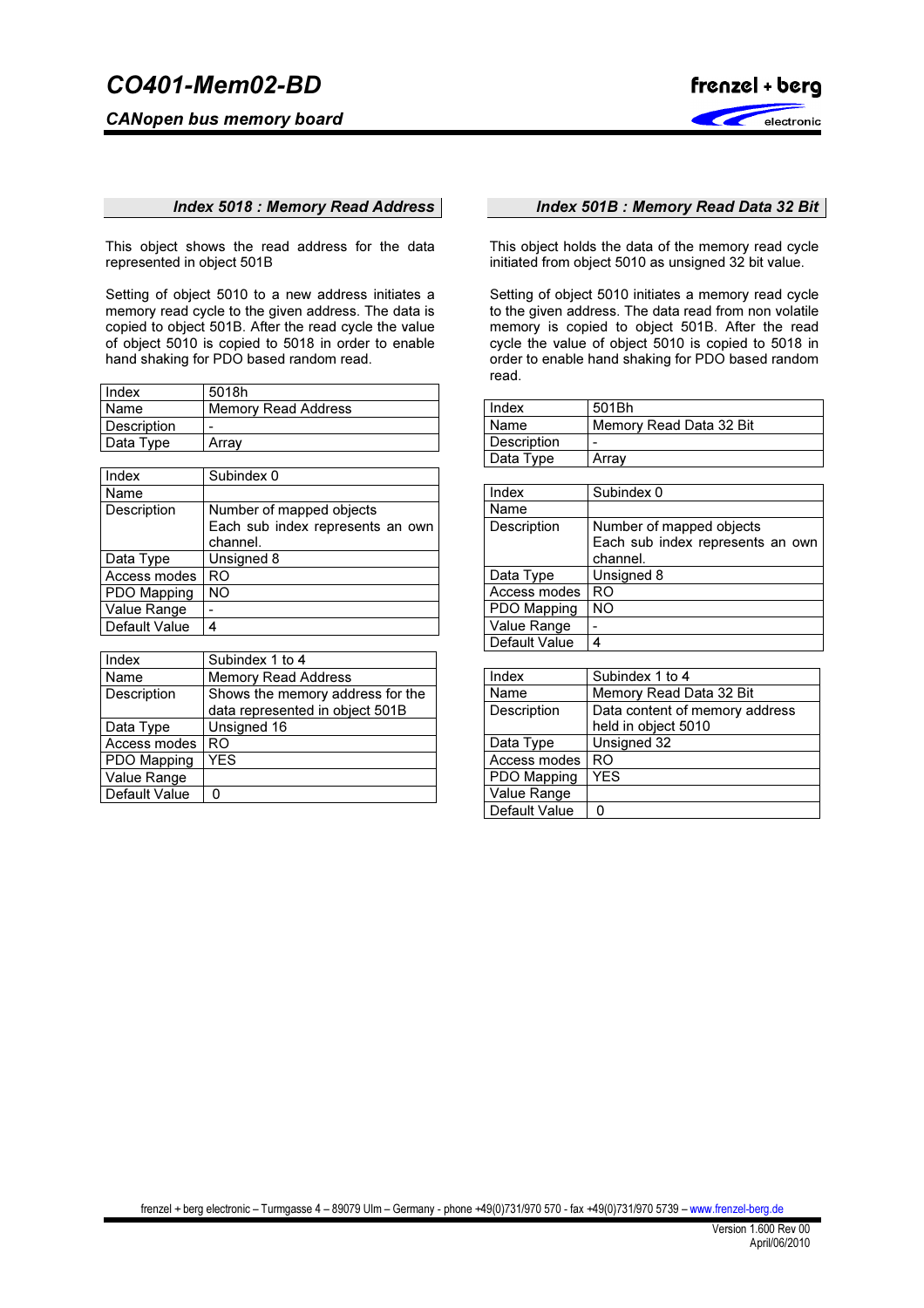CANopen bus memory board



## Emergency Messages

The CO401MEM02 supports several emergency messages. For all emergencies the same structure is used:

| <b>Ryte</b> |          |      |  |  |  |          |  |
|-------------|----------|------|--|--|--|----------|--|
|             |          |      |  |  |  |          |  |
|             | EMY-Code | 1001 |  |  |  | CO4-Code |  |

| EMY-Code: | Emergency-Error-Code according |
|-----------|--------------------------------|
|           | to DS301                       |
| 1001:     | Content of Object 1001         |
| CO4-Code: | Emergency-Error-Code for       |
|           | CANopen chip as                |
|           | unsigned 32 value              |

| CO4011-    | May change |     | Description             |
|------------|------------|-----|-------------------------|
| Code (hex) | <b>NMT</b> | 1/O |                         |
| 8000 0000  | X          | x   | CAN bus is bus off      |
| 4000 0000  |            |     | CAN bus in error        |
|            |            |     | warning state           |
| 2000 0000  |            |     | Node guarding warning   |
| 3000 0000  | X          | X   | Life guarding error     |
| 0000 0080  |            |     | Undervoltage detected   |
| 0000 0020  |            |     | Reading from non        |
|            |            |     | volatile memory failed  |
| 0000 0010  |            |     | Writing to non volatile |
|            |            |     | memory failed           |

Emergency 2000 0000 (Node guarding warning) must be enabled with object 2103.

If more than one error is active at the same time, the bitmap of the CO4-Codes for all active errors are combined with a logical or conjunction.

Some of the emergencies may cause a NMT state change and/or may force the output pins to the error state. This behaviour depends on the setting of object 1029.

The ID for emergency transmission is fixed to:  $0x80 + $NodeID$ .

List of emergency messages:

|                                                      | Node-Guarding Warning |    |    |  |  |    |  |  |  |
|------------------------------------------------------|-----------------------|----|----|--|--|----|--|--|--|
|                                                      | -81                   | 01 | 00 |  |  | 00 |  |  |  |
| This warning assure if the meaters follo to transmit |                       |    |    |  |  |    |  |  |  |

This warning occurs, if the masters fails to transmit the guarding remote frame within the specified Guard Time object 100C and if transmission is enabled in object 2103

|    | ∟ife-Guarding Error |  |    |    |    |    |    |  |  |
|----|---------------------|--|----|----|----|----|----|--|--|
| 30 | 81                  |  | 00 | 00 | 00 | 00 | 30 |  |  |

This error occurs, if the masters fails to transmit the guarding remote frame within the specified Life Time (Guard Time object 100C multiplied with Life Time Factor object 100D)

|    | <b>CAN Bus in Error Warning state</b>                   |  |                   |  |  |     |    |  |  |
|----|---------------------------------------------------------|--|-------------------|--|--|-----|----|--|--|
| 00 | 81                                                      |  | 01   00   00   00 |  |  | -00 | 40 |  |  |
|    | This error occurs if the chins internal $CAN$ module is |  |                   |  |  |     |    |  |  |

his error occurs, if the chips internal CAN module is in error warning state.

| Return from CAN Bus OFF                             |  |  |                                  |  |  |  |  |  |  |
|-----------------------------------------------------|--|--|----------------------------------|--|--|--|--|--|--|
| 40                                                  |  |  | 81   01   00   00   00   00   C0 |  |  |  |  |  |  |
| This message indicates a return from Bus OFF state. |  |  |                                  |  |  |  |  |  |  |

| Undervoltage |    |                                                     |        |      |    |      |    |  |
|--------------|----|-----------------------------------------------------|--------|------|----|------|----|--|
| 00           | 10 | - 01                                                | $00-1$ | l 80 | 00 | - ററ | 00 |  |
|              |    | This error occurs, if the supply voltage is falling |        |      |    |      |    |  |
|              |    | below the non volatile voltage protection level. No |        |      |    |      |    |  |
| initiated.   |    | more write or read access to the memory will be     |        |      |    |      |    |  |

| NV-Memory Read Failure                                  |               |    |  |          |  |    |    |  |  |
|---------------------------------------------------------|---------------|----|--|----------|--|----|----|--|--|
| 00                                                      | 10            | 01 |  | 00 20 00 |  | 00 | 00 |  |  |
| This error occurs, if a read access to the non volatile |               |    |  |          |  |    |    |  |  |
|                                                         | memory fails. |    |  |          |  |    |    |  |  |

|                                                         |  | NV-Memory Write Failure |  |    |    |  |  |
|---------------------------------------------------------|--|-------------------------|--|----|----|--|--|
|                                                         |  | 01   00   20            |  | 00 | 00 |  |  |
| This error occurs if a write access to the non volatile |  |                         |  |    |    |  |  |

ırs, if a write access to the r memory fails. The emergency is also set, if a write command to the non volatile memory is initiated during undervoltage condition.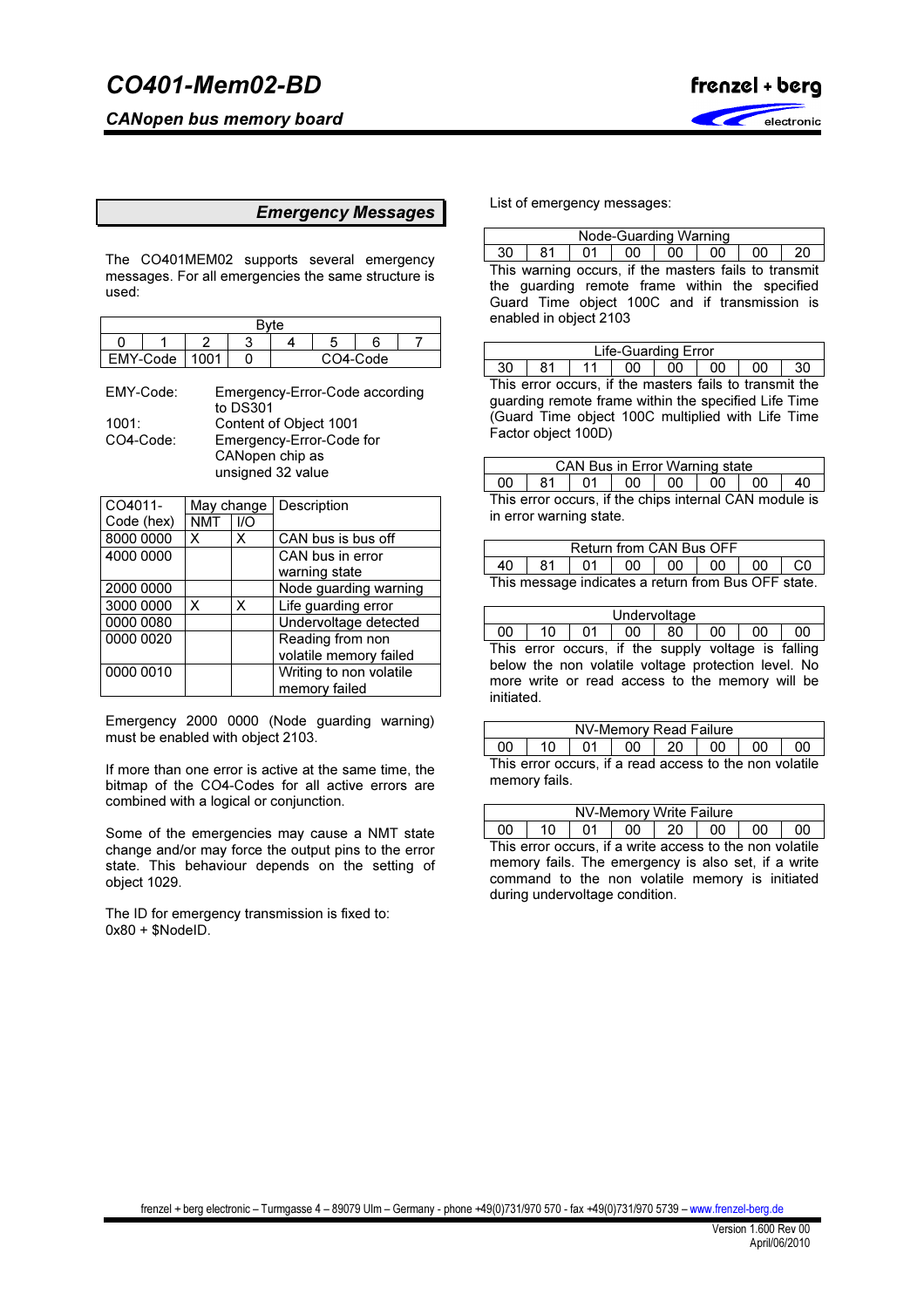CANopen bus memory board



# Absolute maximum ratings

Stresses greater than those parameters listed may cause permanent damage to the device. Functional operation should be restricted to recommended operation conditions. Exposure to absolute maximum rating conditions for extended times may affect reliability.

| Parameter                      | Symbol         | <b>Rated Value</b> |             | Units I | Remarks           |
|--------------------------------|----------------|--------------------|-------------|---------|-------------------|
|                                |                | Min.               | Max.        |         |                   |
| Power supply voltage           | <b>VCC</b>     | $VSS - 0.3$        | $VSS + 6.0$ |         |                   |
| Input voltage                  | Vi             | $VSS - 0.3$        | $VSS + 6.0$ |         | $Vi < VCC + 0.3V$ |
| Output voltage                 | Vo             | $VSS - 0.3$        | $VSS + 6.0$ |         | $Vo < VCC + 0.3V$ |
| L level maximum output current | <b>IOLMAX</b>  |                    | 15          | mA      | Time $<$ 20 msec  |
| L level maximum output current | lol            |                    | 4           | mA      |                   |
| H level maximum output current | <b>I</b> OHMAX |                    | 15          | mA      | Time $<$ 20 msec  |
| H level maximum output current | Іон            |                    | 4           | mA      |                   |
| Maximum Power dissipation      | <b>PMAX</b>    |                    | 800         | mW      |                   |
| Operating temperature          | ТA             | 0                  | $+70$       | °C      | CO401xA-BD        |
|                                | TA             | $-40$              | $+105$      | °C      | CO401xAE-BD       |
| Storing temperature            | TA             | -55                | $+150$      | °C      |                   |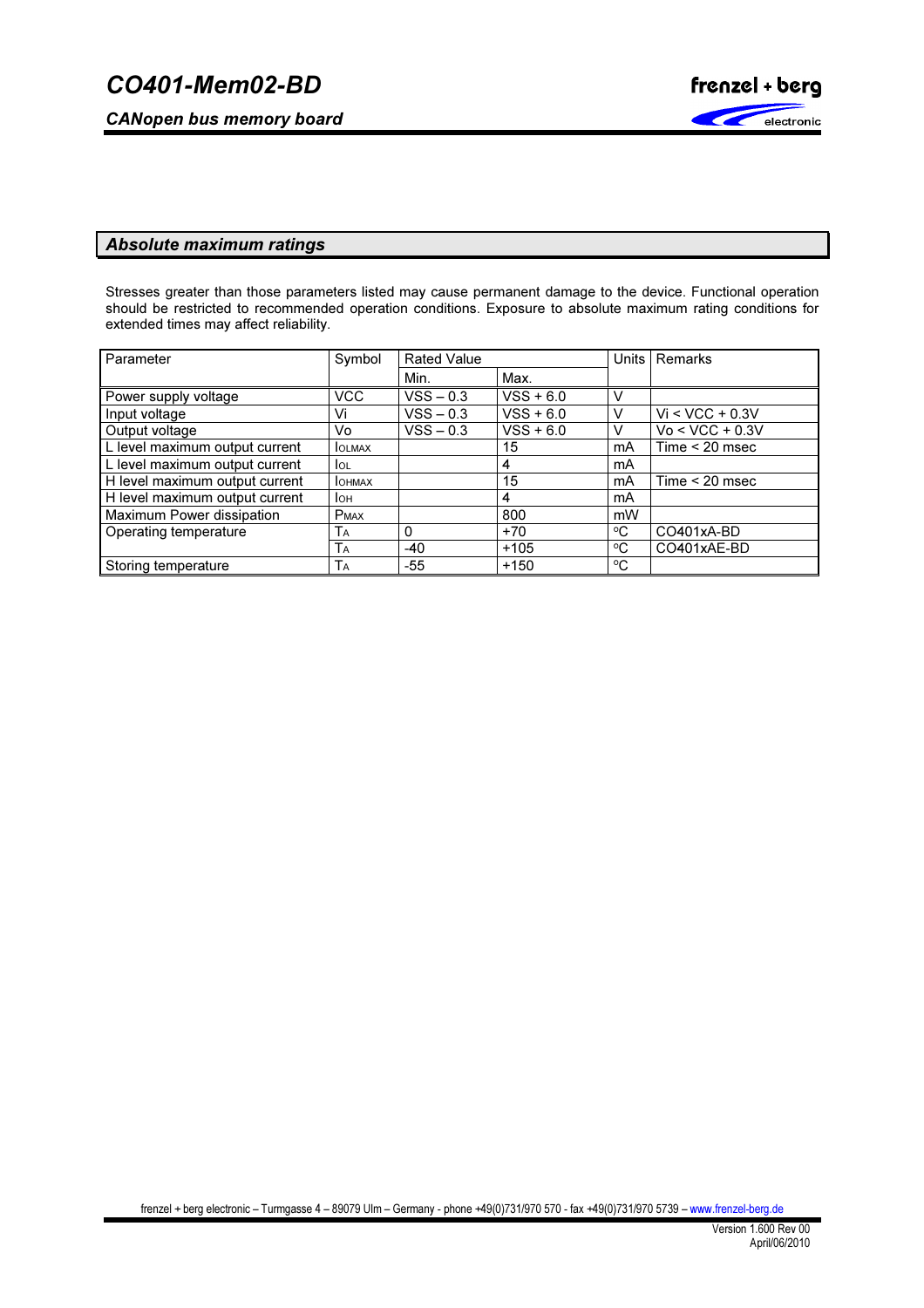CANopen bus memory board



# Recommended operation conditions and characteristics

Functional operation should be restricted to recommended operation conditions.

| Parameter                    | Symbol            | <b>Rated Value</b> |      |                | Units        | Remarks                       |
|------------------------------|-------------------|--------------------|------|----------------|--------------|-------------------------------|
|                              |                   | Min.               | Typ. | Max.           |              |                               |
| Power supply voltage         | <b>VCC</b>        | 4.5                | 5.0  | 5.5            | $\vee$       | $*1)$                         |
| Undervoltage detection level | Vuv               | 4.6                | 4.65 | 4.75           | $\vee$       |                               |
| Power supply current         | Icc               |                    | 65   | 110            | mA           | All inputs VIL or VIH         |
|                              |                   |                    |      |                |              | All outputs open              |
|                              |                   |                    |      |                |              | CAN bus open                  |
| Input H voltage              | Vн                | 0.8 * VCC          |      | $VCC + 0.3$    | $\vee$       |                               |
| Input L voltage              | Vil               | $VSS - 0.3$        |      | 0.2 * VCC      | V            |                               |
| Output H voltage             | <b>V</b> он       | $VCC - 0.5$        |      |                | V            | $I$ <sub>OH</sub> = $-4.0$ mA |
| Output L voltage             | Vol               |                    |      | 0.4            | V            | $IOL = 4.0mA$                 |
| Input leakage current        | <b>LKC</b>        | $-5$               |      | 5              | μA           |                               |
| Crystal frequency            | $f_{\rm osc}$     |                    | 4    |                | <b>MHz</b>   |                               |
| Reset pulse width            | tres              | 10 <sup>°</sup>    |      |                | μs           |                               |
| Power on rise time           | treslh            | 0.05               |      | 30             | ms           |                               |
| Maximum CANopen Delay        | <b>t</b> DITB     | 0.05               | 1    | $\overline{2}$ | ms           | additional<br>No<br>bus       |
| input pin to bus telegram    |                   |                    |      |                |              | distribution delay            |
| Maximum CANopen Delay        | t <sub>DBTO</sub> | 0.05               | 1    | $\overline{2}$ | ms           |                               |
| bus telegram to output pin   |                   |                    |      |                |              |                               |
| Watchdog trigger frequency   | fwdt              | 0.5                | 1    | 20             | kHz          | Delayed max.<br>500           |
|                              |                   |                    |      |                |              | ms after reset                |
| Maximum Power dissipation    | <b>PMAX</b>       |                    |      | 300            | mW           |                               |
| Operating temperature        | Tа                | $-25$              |      | +85            | $^{\circ}$ C | CO401MEM02A-BD                |
|                              | TA                | -40                |      | $+105$         | °C           | CO401MEM02AE-                 |
|                              |                   |                    |      |                |              | <b>BD</b>                     |

\*1) Access to the non volatile memory is blocked, if the supply voltage falls below the undervoltage detection level.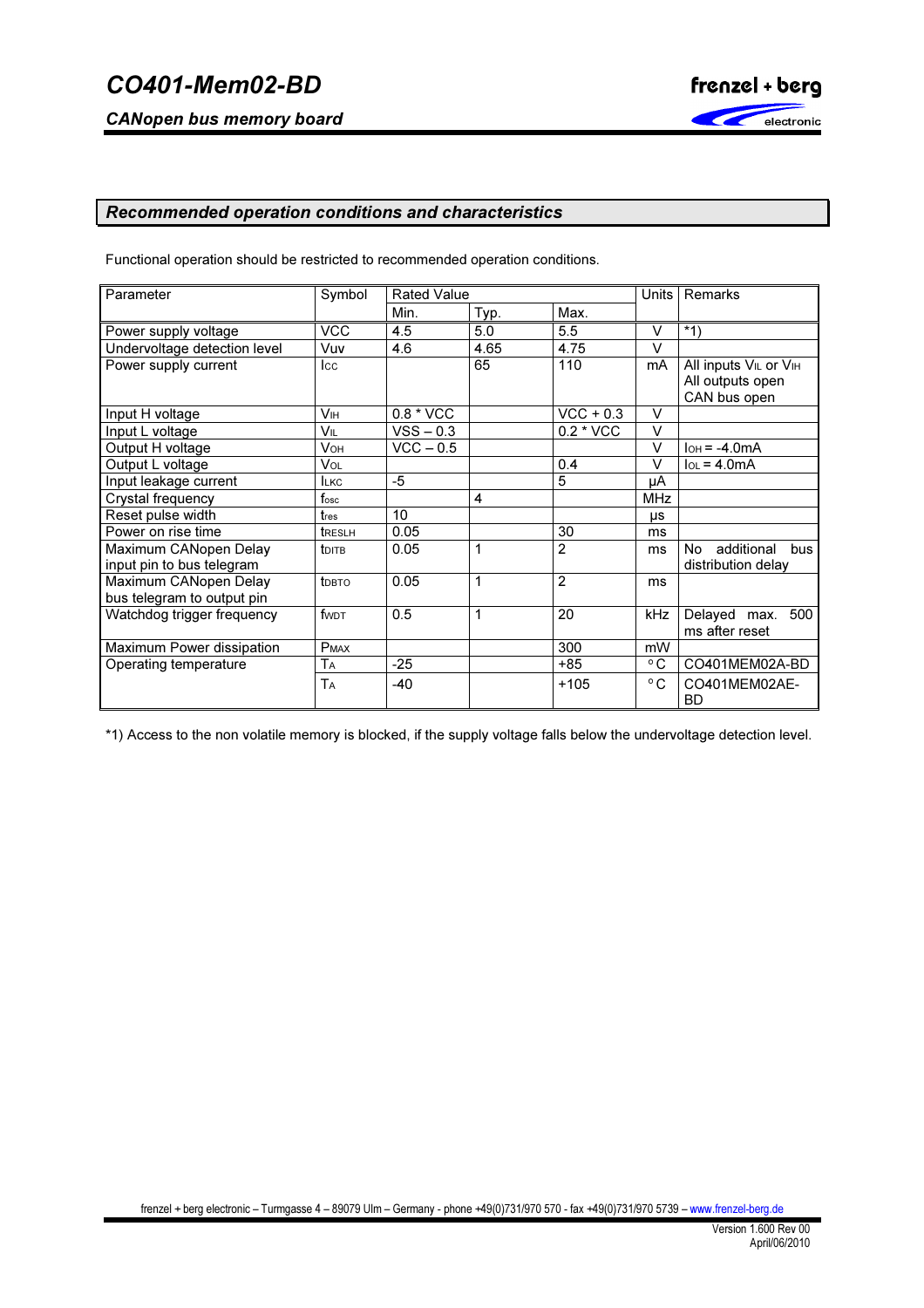CANopen bus memory board



Package dimensions CO401MEM02

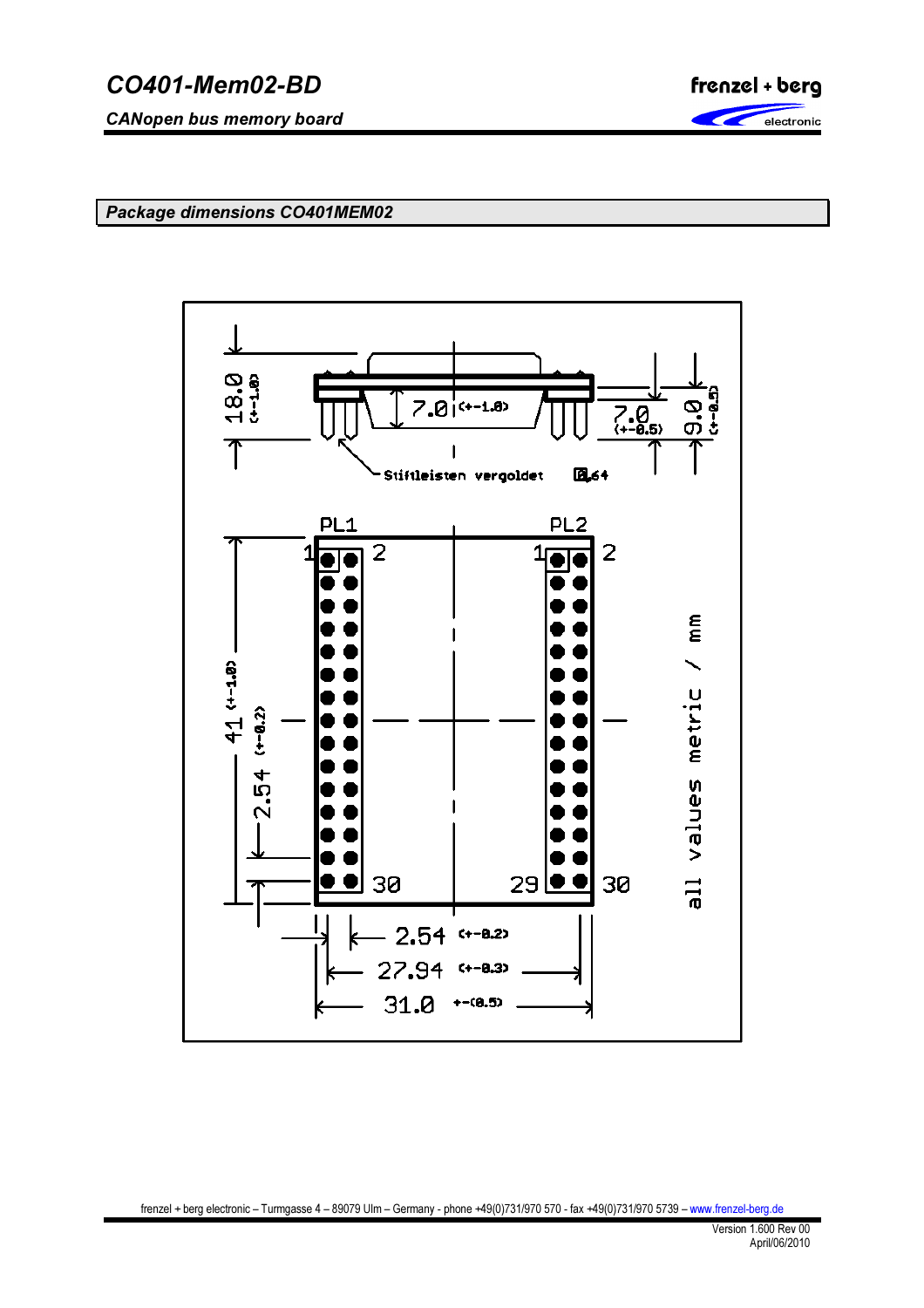CANopen bus memory board



# Revision History

| Version | Date of Change | Changes              |
|---------|----------------|----------------------|
| 1.600   | Apr/19/2010    | l First Chip Version |
|         |                |                      |
|         |                |                      |

# Problem History (latest Version)

The list of existing problems was started with chip version 1.600. All earlier versions might have additional problems not reported within this list. See also revision history for further information.

| Color | Description                                                                      | Priority to fix |
|-------|----------------------------------------------------------------------------------|-----------------|
|       | Problem is fixed in the latest version of this chip                              |                 |
|       | Problem is still open but uncritical or a workaround is possible                 | Low             |
|       | Problem is still open and critical or there is no workaround                     | Medium          |
|       | Problem is still open and very critical and might cause stability of application | High            |

List of problems and restrictions:

|                | Problem Description                                                                                                                                                                                                                                                                                                                                                                                                                  | <b>State</b> | Affected<br>Version |
|----------------|--------------------------------------------------------------------------------------------------------------------------------------------------------------------------------------------------------------------------------------------------------------------------------------------------------------------------------------------------------------------------------------------------------------------------------------|--------------|---------------------|
| P <sub>1</sub> | Emergency-Message:<br>In case of more than one emergency condition is active at the same time the<br>Error Code of the emergency message might be not the code of the newest<br>emergency but belongs to one of the older emergency events.<br>Workaround:<br>Use the manufacturer specific error field to select the required emergency<br>reaction. This data field always keeps the coding for all possible emergency<br>reasons. | Open         | all                 |